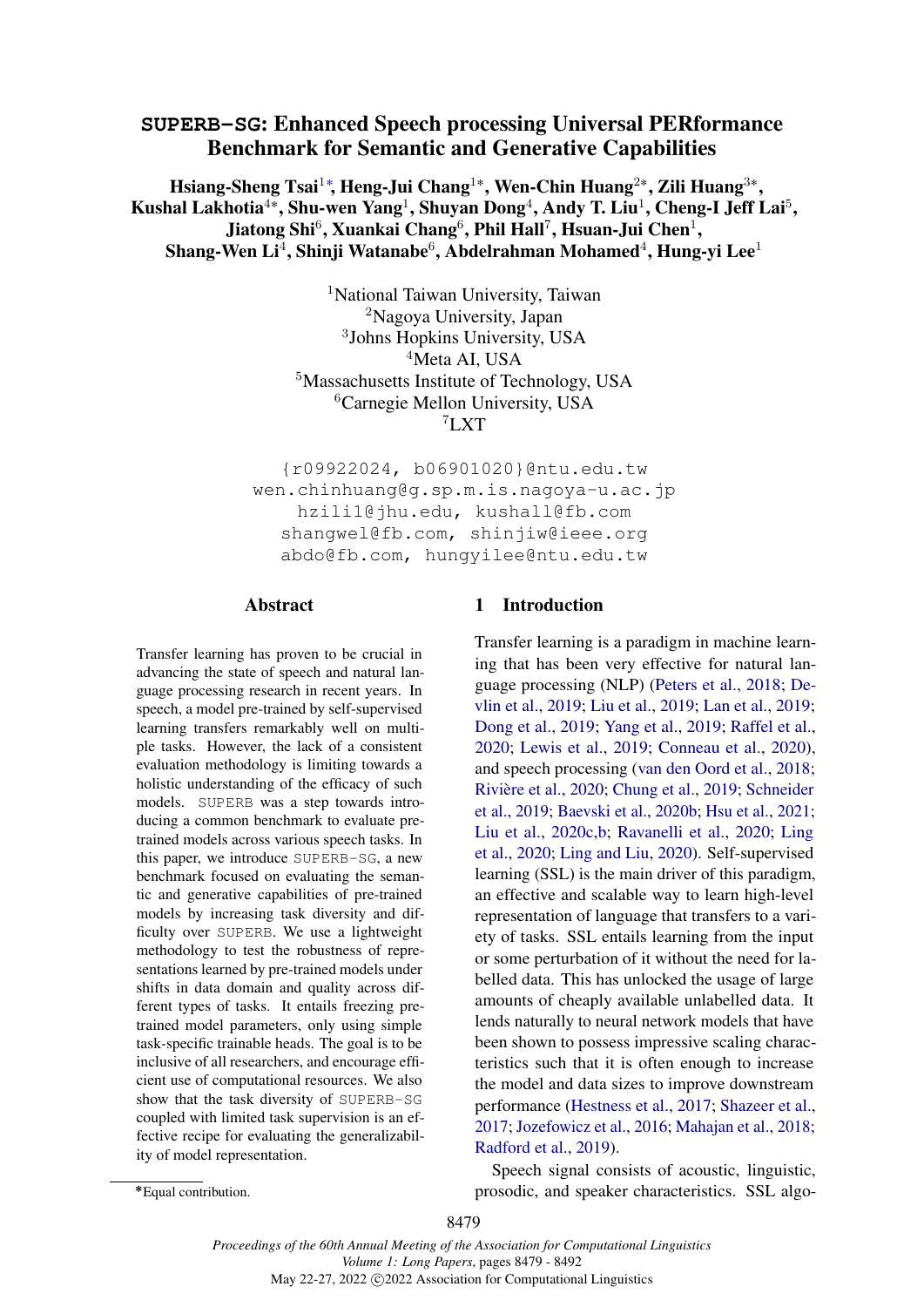rithms in speech must be evaluated in their ability to produce representations that are useful for tasks that demand understanding of linguistic, speaker, and prosodic elements of spoken language as well as high-level semantics. Researchers have used auto-regressive, contrastive, discriminative and multi-task learning objectives to pre-train models, and have investigated their capabilities across tasks like phoneme recognition [\(van den Oord](#page-10-3) [et al.,](#page-10-3) [2018;](#page-10-3) [Chung et al.,](#page-8-1) [2019\)](#page-8-1), automatic speech recognition (ASR) [\(Liu et al.,](#page-10-7) [2020b;](#page-10-7) [Schneider](#page-10-5) [et al.,](#page-10-5) [2019;](#page-10-5) [Ling and Liu,](#page-9-6) [2020;](#page-9-6) [Ravanelli et al.,](#page-10-8) [2020;](#page-10-8) [Hsu et al.,](#page-9-4) [2021;](#page-9-4) [Chang et al.,](#page-8-3) [2021\)](#page-8-3), speaker verification [\(Fan et al.,](#page-9-9) [2020\)](#page-9-9), speaker identification [\(Chung et al.,](#page-8-1) [2019;](#page-8-1) [Liu et al.,](#page-10-6) [2020c\)](#page-10-6), emotion recognition [\(Macary et al.,](#page-10-12) [2021\)](#page-10-12), speech translation [\(Chung et al.,](#page-8-1) [2019\)](#page-8-1), voice conversion [\(Lin](#page-9-10) [et al.,](#page-9-10) [2020;](#page-9-10) [Huang et al.,](#page-9-11) [2021a\)](#page-9-11), spoken language understanding [\(Lai et al.,](#page-9-12) [2021\)](#page-9-12), and text-tospeech [\(Álvarez et al.,](#page-8-4) [2019\)](#page-8-4). However, the methodologies in such studies vary in the use of datasets, fine-tuning strategies and task-specific model architectures. To bridge this gap, SUPERB [\(Yang](#page-11-1) [et al.,](#page-11-1) [2021\)](#page-11-1) introduced a standardized benchmark of 10 speech tasks to compare 13 pre-trained models and a Log Mel-Filterbank baseline. It studied the models' performance in tasks focusing on linguistic (phoneme recognition and automatic speech recognition, keyword spotting and query by example), shallow semantic (intent classification and slot filling), speaker (speaker identification, speaker verification and speaker diarization), and prosodic (emotion recognition) characteristics.

In this paper, we introduce SUPERB-SG, a benchmark with 5 new tasks, which are speech translation, out-of-domain ASR, voice conversion, speech separation, and speech enhancement, with an emphasis on evaluating the semantic and generative capabilities of pre-trained models that require high-level representations to capture linguistic, semantic, and speaker characteristics. These tasks go beyond speech recognition by focusing on various other aspects that are essential to building intelligent speech interfaces. Further, we show that while SSL models achieve close to state-of-the-art performance on many tasks, there isn't one model that outperforms all others, and that a simple Log Mel-Filterbank can perform competitively on some tasks. We also demonstrate the robustness of our methodology with an ablation study over different task-specific model architectures and data sizes.

<span id="page-1-1"></span>

Figure 1: Illustration of the detailed training procedure. A trainable weighted-sum mechanism is used to summarize all layers' representations into a sequence of vectors and then taken by downstream model as input. Upstream is frozen through the whole process. Dashed arrow  $(-\rightarrow)$  is used to indicate the flow of gradient when back propagating.

The introduction of these new tasks of varying difficulty takes us closer to a more comprehensive unified standard speech benchmark. We hope that this will motivate the development of more powerful, generalizable, and reusable pre-trained models to democratize the advancement of speech research. To facilitate this, we released the  $codes<sup>1</sup>$  $codes<sup>1</sup>$  $codes<sup>1</sup>$  and integrated the tasks with the SUPERB benchmark.

### 2 Related Work

As more powerful SSL models are proposed with promising performance on various tasks, researchers continually try to find extensive evaluation methods to assess model performance, and wish to holistically understand the capability of the learned representations in these models.

SUPERB [\(Yang et al.,](#page-11-1) [2021\)](#page-11-1) is a framework to benchmark the SSL models on 10 speech tasks by learning task-specific prediction heads on top of the frozen shared SSL models. Although the tasks in SUPERB span across different domains, most of them are simple classification problems, or only require utilization of shallow semantics. In contrast, we focus on harder semantic and generative tasks.

Another recently proposed benchmark is the LeBenchmark [\(Evain et al.,](#page-9-13) [2021\)](#page-9-13), investigating the performance of SSL models trained on French data with three semantic tasks. However, they only consider wav2vec 2.0 [\(Baevski et al.,](#page-8-2) [2020b\)](#page-8-2) with

<span id="page-1-0"></span><sup>1</sup> https://github.com/s3prl/s3prl: Tasks in SUPERB-SG are open-sourced and reproducible in the S3PRL toolkit which supports benchmarking the most existing and customized pretrained models.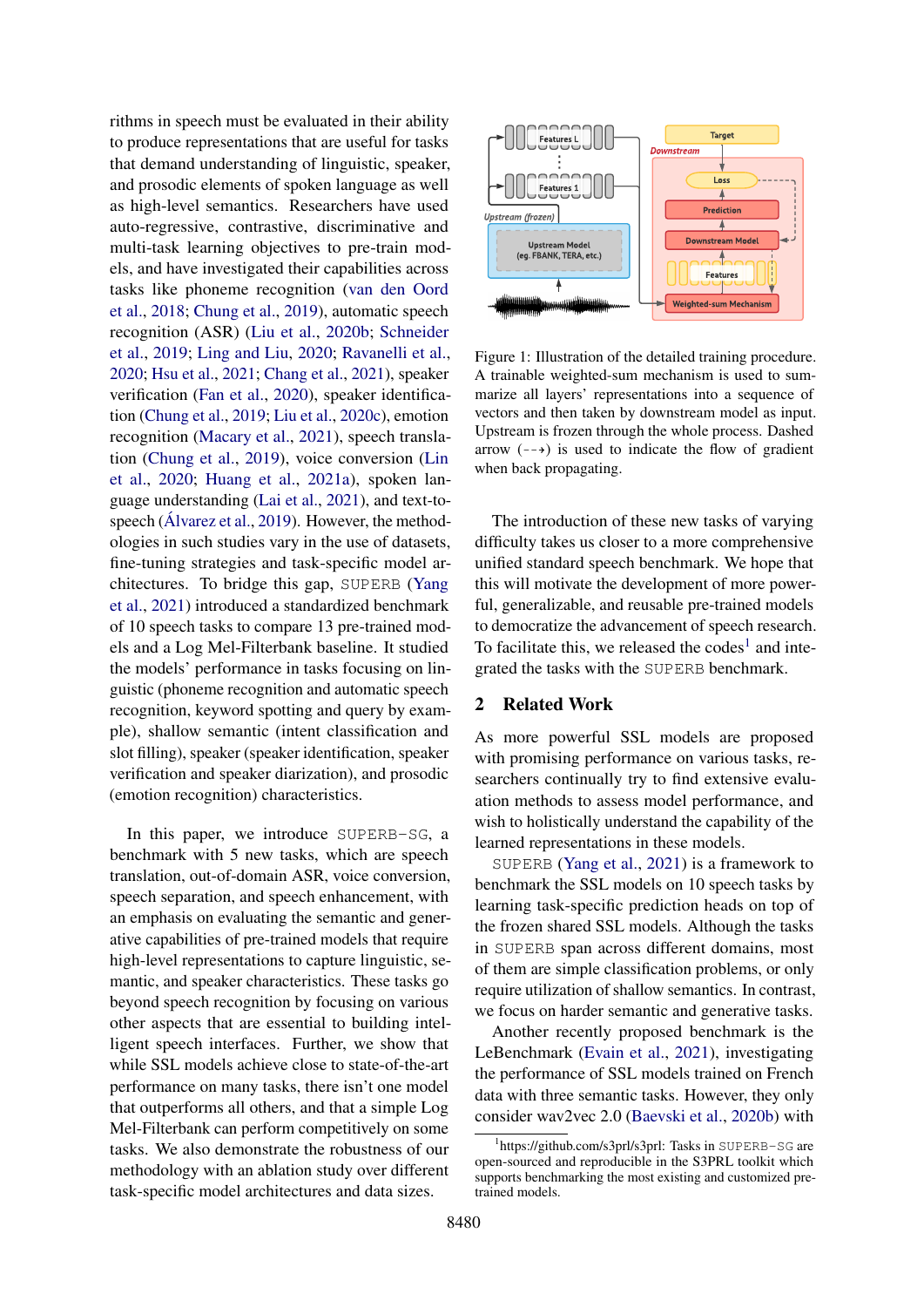different architectures as their upstream models (i.e., networks pre-trained with SSL). Here, we evaluate a diverse set of SSL models, and offer a more comprehensive analysis.

The Zero Resource Speech Benchmark 2021 [\(Nguyen et al.,](#page-10-13) [2020\)](#page-10-13) introduces unsupervised speech processing tasks, particularly the spoken language modeling problem. They evaluate the SSL models via zero-shot probings at four linguistic levels. While their benchmark task is specific for certain domain, we use various tasks to evaluate different aspects of SSL models.

The HEAR [2](#page-2-0)021 Challenge<sup>2</sup> aims to develop general-purpose audio representation by focusing on audio tasks beyond speech that include sound event detection, speech commands and pitch & chroma classification. We specifically focus on various aspects of speech processing, thus providing a wide variety of spoken language tasks.

### <span id="page-2-1"></span>3 SUPERB-SG

# 3.1 Tasks and Datasets

This section introduces the tasks in SUPERB-SG, including why we choose these tasks and how we design the task-specific heads for fine-tuning. Following SUPERB's methodology, we use a lightweight fine-tuning approach wherein we freeze the pre-trained model parameters and only keep the task-specific head's parameters trainable. This setting serves the dual purpose of evaluating the robustness as well as the generalizability of the speech representations, and provides a resourceefficient way of fine-tuning the models that is inclusive of participants with constrained compute resources. We call the pre-trained model as upstream model and the task-specific heads as downstream model. We now discuss the newly added tasks in SUPERB-SG in the following sub-sections.

#### 3.1.1 Speech Translation

Speech translation (ST) involves translating the acoustic speech signals in the source language into the words in the target language. We use it to evaluate the semantic capability of SSL models, and how they benefit the translation task. We use the CoVoST2 En $\rightarrow$ De [\(Wang et al.,](#page-10-14) [2020\)](#page-10-14) dataset (CC0 Licensed) with their official train, validation, and test splits while removing all the samples containing "REMOVE", resulting in 425.8, 25.9

<span id="page-2-0"></span><sup>2</sup>https://neuralaudio.ai/hear2021-holistic-evaluation-ofaudio-representations.html

and 24.5 hours respectively. For text, we keep original case, normalize punctuation, and build character vocabulary with 100% train-set coverage. We report case-sensitive de-tokenized BLEU using sacreBLEU [\(Post,](#page-10-15) [2018\)](#page-10-15). Our downstream model has an encoder-decoder architecture with 3 layers of Transformers [\(Vaswani et al.,](#page-10-16) [2017\)](#page-10-16) each with hidden dimension of 512. A convolutional subsampler is used to reduce the sequence length of the input before feeding it to the encoder. We train our model with label-smoothing using a probability of 0.1. A beam size of 20 is used for inference.

#### 3.1.2 Out-of-domain ASR

Although an ASR is included in SUPERB, it only examines SSL models on read English corpus LibriSpeech [\(Panayotov et al.,](#page-10-17) [2015\)](#page-10-17). Therefore, we introduce out-of-domain ASR (OOD-ASR), which aims to evaluate the models' capabilities across languages, and out-of-domain scenarios. The OOD-ASR tasks are categorized into cross-lingual and spontaneous speech tasks. For the cross-lingual tasks, we choose the Mexican Spanish (es), Mandarin (zh), and Arabic (ar) subsets from Common Voice 7.0 [\(Ardila et al.,](#page-8-5) [2020\)](#page-8-5) (CC0 Licensed) containing 21.5, 31.2, and 30.7 hours of training data respectively. The validation set sizes are 1.2 hours, 14.4 hours and 12.24 hours, and the test set sizes are 0.6 hour, 15.3 hours and 12.5 hours for es, zh and ar respectively. For the spontaneous speech task (spon), we use the Santa Barbara Corpus of Spoken American English (SBCSAE) [\(Du Bois](#page-9-14) [et al.,](#page-9-14) [2000 – 2005\)](#page-9-14) (CC BY-ND 3.0 Licensed), consisting of 60 conversations over different topics spanning 16.7 hours of data. The validation and test set sizes are 1.6 hours and 2.2 hours respectively. For evaluation, we use word error rate (WER) as the metric except for Mandarin which character error rate (CER) is used. The error rates are averaged across all sub-tasks to offer an overall score. The ASR model is a 2-layer BLSTM [\(Hochreiter and](#page-9-15) [Schmidhuber,](#page-9-15) [1997\)](#page-9-15) with hidden states of 1024 dimension. The training objective is to minimize the Connectionist Temporal Classification (CTC) loss [\(Graves et al.,](#page-9-16) [2006\)](#page-9-16). During inference, we use CTC greedy decoding without language model re-scoring to simplify the process and to highlight the impact of the learned acoustic representations.

### 3.1.3 Voice Conversion

For voice conversion (VC), we consider the intralingual VC task in VCC2020 [\(Zhao et al.,](#page-11-2) [2020\)](#page-11-2)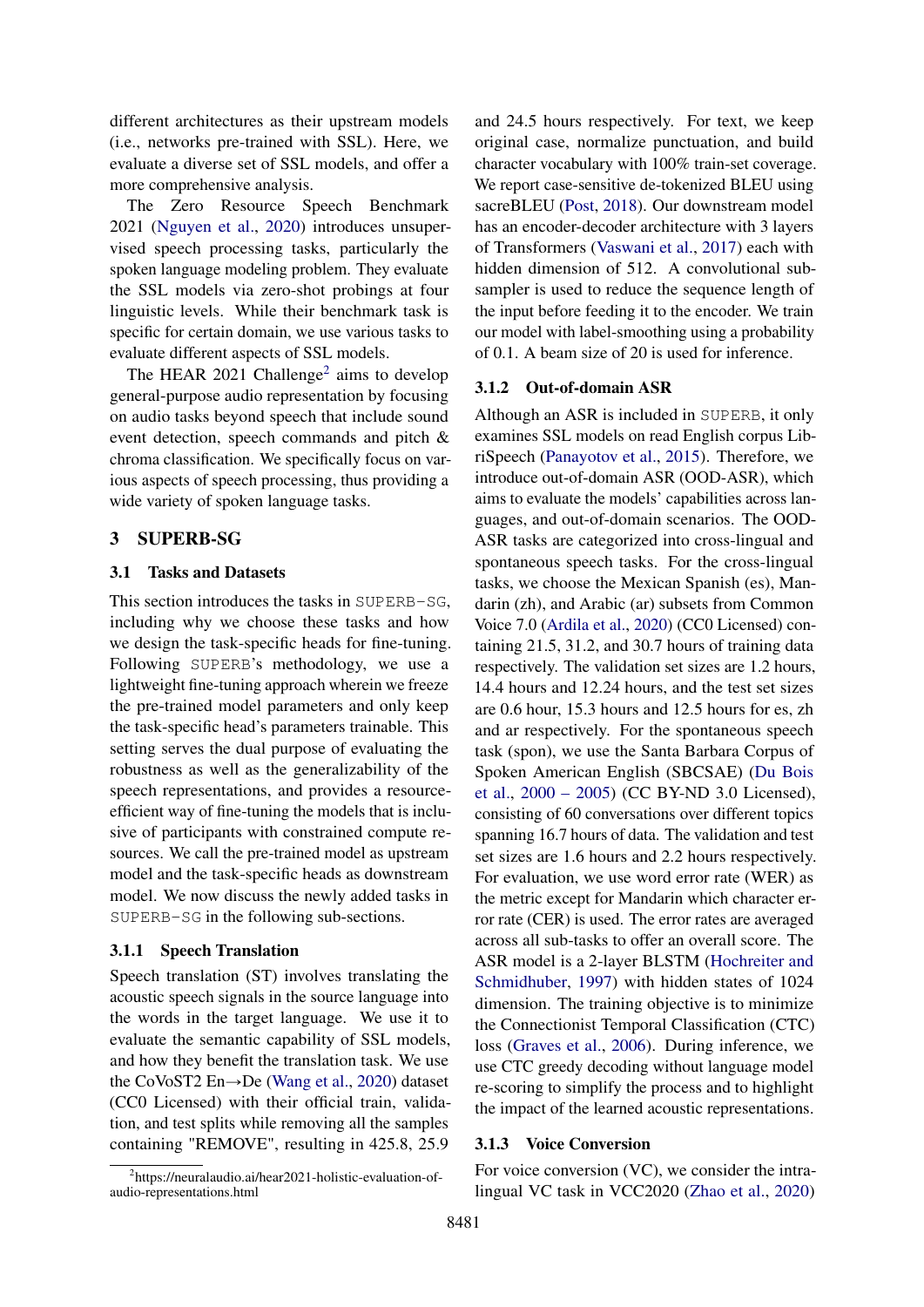<span id="page-3-0"></span>

| Upstream            | Network                 | #Params Stride | Input                           | Corpus          | Pretraining   | Official Github                                                  |
|---------------------|-------------------------|----------------|---------------------------------|-----------------|---------------|------------------------------------------------------------------|
| <b>FBANK</b>        |                         |                | $0$ 10ms waveform               |                 |               |                                                                  |
| PASE+               | SincNet, 7-Conv, 1-QRNN |                | 7.83M 10ms waveform LS 50 hr    |                 | multi-task    | santi-pdp / pase                                                 |
| APC                 | 3-GRU                   | $4.11M$ 10ms   |                                 | FBANK LS 360 hr | $F-G$         | iamyuanchung / APC                                               |
| VQ-APC              | 3-GRU                   | $4.63M$ 10ms   |                                 | FBANK LS 360 hr | $F-G + VO$    | iamyuanchung / VQ-APC                                            |
| <b>NPC</b>          | 4-Conv. 4-Masked Conv   | 19.38M 10ms    |                                 | FBANK LS 360 hr | $M-G + VO$    | Alexander-H-Liu / NPC                                            |
| Mockingjay          | 12-Trans                | 85.12M 10ms    |                                 | FBANK LS 360 hr | time M-G      | s3prl / s3prl                                                    |
| <b>TERA</b>         | 3-Trans                 | 21.33M 10ms    |                                 | FBANK LS 960 hr | time/freq M-G | s3prl / s3prl                                                    |
| DeCoAR 2.0          | 12-Trans                | 89.84M 10ms    |                                 |                 |               | FBANK LS 960 hr time $M-G + VQ$ awslabs / speech-representations |
| Modified CPC        | 5-Conv, 1-LSTM          |                | 1.84M 10ms waveform LL 60k hr   |                 | $F-C$         | facebookresearch / CPC audio                                     |
| way2yec             | $19$ -Conv              |                | 32.54M 10ms waveform LS 960 hr  |                 | $F-C$         | pytorch / fairseq                                                |
| vq-wav2vec          | $20$ -Conv              |                | 34.15M 10ms waveform LS 960 hr  |                 | $F-C + VO$    | pytorch / fairseq                                                |
| way2yec 2.0 Base    | 7-Conv 12-Trans         |                | 95.04M 20ms waveform LS 960 hr  |                 | $M-C + VO$    | pytorch / fairseq                                                |
| wav2vec 2.0 Large   | 7-Conv 24-Trans         |                | 317.38M 20ms waveform LL 60k hr |                 | $M-C + VO$    | pytorch / fairseq                                                |
| <b>HuBERT</b> Base  | 7-Conv 12-Trans         |                | 94.68M 20ms waveform LS 960 hr  |                 | $M-P + VO$    | pytorch / fairseq                                                |
| <b>HuBERT</b> Large | 7-Conv 24-Trans         |                | 316.61M 20ms waveform LL 60k hr |                 | $M-P + VO$    | pytorch / fairseq                                                |

Table 1: Details of the investigated SSL representations. LibriSpeech and LibriLight are denoted as LS and LL, respectively. For the pretraining methods, we abbreviate "vector quantization" as VQ, "future" as F, "masked" as M, "generation" as G, "contrastive discrimination" as C, and "token prediction/classification" as P. Parameters for both pretraining and inference are counted.

(ODbL Licensed) under the any-to-one (A2O) setting. A2O VC aims to convert speech from any arbitrary speaker into that of a predefined target speaker. We use the task to evaluate the speaker transferability as well as the generalizability of the SSL models. We use 60 utterances from the target speaker that spans 5 minutes for training, and 25 utterances for testing that span 2 minutes. No validation set was used. We use the commonly used mel-cepstrum distortion (MCD), word error rate (WER) and automatic speaker verification (ASV) accept rate from off-the-shelf ASR and ASV models as evaluation metrics. The downstream model is trained to reconstruct the acoustic feature from the upstream representations in a target-speaker-dependent manner. In the conversion phase, given the representations extracted by the upstream, the model generates the converted acoustic features, which are then sent to a neural vocoder to synthesize the converted waveform. We adopted Tacotron2 [\(Shen](#page-10-18) [et al.,](#page-10-18) [2018\)](#page-10-18) as the downstream model, which is an autoregressive network consisting of convolutional and LSTM layers. For the neural vocoder, we used the Hifi-GAN [\(Kong et al.,](#page-9-17) [2020\)](#page-9-17). We follow an implementation described in [\(Huang et al.,](#page-9-18) [2021b\)](#page-9-18).

#### 3.1.4 Speech Separation

Speech separation (SS) is the task of separating target speech from background interference [\(Wang](#page-10-19) [and Chen,](#page-10-19) [2018\)](#page-10-19). It is an important step in speech processing, especially for noisy and multispeaker scenarios. We investigate the speech separation problem on a dataset simulated from LibriSpeech [\(Cosentino et al.,](#page-8-6) [2020\)](#page-8-6) (CC BY 4.0 Licensed) and WHAM! [\(Wichern et al.,](#page-10-20) [2019\)](#page-10-20) (CC BY-NC 4.0 Licensed) noise. We use 16kHz version of the dataset containing 2 speakers, and focus on the *mix\_clean* condition. The train and evaluation sets contain 43.3 and 4.2 hours of speech simulated from LibriSpeech's *train-clean-100* and *test-clean*. This task is used to evaluate the generative capability of SSL models when input is a mixture of acoustic signals. We use the scale-invariant signalto-distortion ratio improvement (SI-SDRi) as the evaluation metric. For the downstream model, we use a 3-layer BLSTM model with dimension of 896 for each direction to predict the short-time Fourier transform (STFT) masks for each speaker, and the predictions are transformed back to the time domain using inverse short-time Fourier transform (iSTFT). Permutation invariant training (PIT) [\(Yu](#page-11-3) [et al.,](#page-11-3) [2017\)](#page-11-3) is performed to optimize the mean square error between the predicted mask and Ideal Non-negative Phase Sensitive Mask (INPSM) [\(Er](#page-9-19)[dogan et al.,](#page-9-19) [2015;](#page-9-19) [Kolbæk et al.,](#page-9-20) [2017\)](#page-9-20). We choose frequency domain method instead of a time domain based method because of the stride size constraint and computational cost.

#### 3.1.5 Speech Enhancement

Speech enhancement (SE) is the task of removing background noise from a degraded speech signal, and it aims to improve the perceived quality and intelligibility of the signal. We include this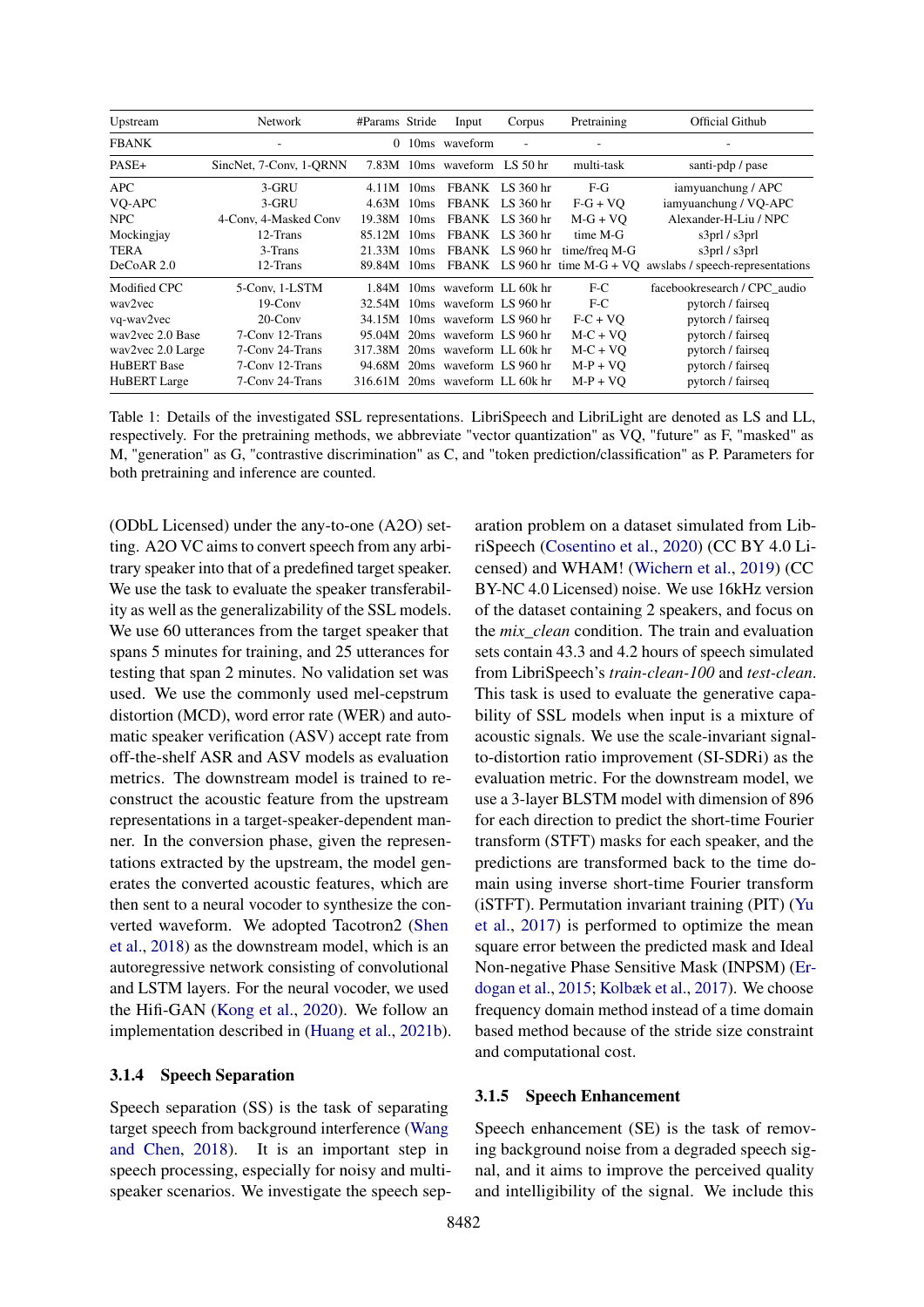<span id="page-4-0"></span>

| Upstream            | <b>ST</b>                | <b>OOD-ASR</b> |                 | VC         |                         | SS                   | SЕ                       |                          |
|---------------------|--------------------------|----------------|-----------------|------------|-------------------------|----------------------|--------------------------|--------------------------|
|                     | <b>BLEU</b> <sup>1</sup> | WER↓           | $MCD\downarrow$ | <b>WER</b> | <b>ASV</b> <sup>1</sup> | SI-SDRi <sup>1</sup> | <b>PESQ</b> <sup>↑</sup> | <b>STOI</b> <sup>1</sup> |
| <b>FBANK</b>        | 2.32                     | 63.58          | 8.47            | 38.3       | 77.25                   | 9.23                 | 2.55                     | 93.6                     |
| PASE+               | 3.16                     | 61.56          | 8.66            | 30.6       | 63.20                   | 9.87                 | 2.56                     | 93.9                     |
| <b>APC</b>          | 5.95                     | 63.12          | 8.05            | 27.2       | 87.25                   | 8.92                 | 2.56                     | 93.4                     |
| VQ-APC              | 4.23                     | 63.56          | 7.84            | 22.4       | 94.25                   | 8.44                 | 2.56                     | 93.4                     |
| <b>NPC</b>          | 4.32                     | 61.66          | 7.86            | 30.4       | 94.75                   | 8.04                 | 2.52                     | 93.1                     |
| Mockingjay          | 4.45                     | 65.27          | 8.29            | 35.1       | 79.75                   | 9.29                 | 2.53                     | 93.4                     |
| <b>TERA</b>         | 5.66                     | 58.49          | 8.21            | 25.1       | 83.75                   | 10.19                | 2.54                     | 93.6                     |
| DeCoAR 2.0          | 9.94                     | 53.62          | 7.83            | 17.1       | 90.75                   | 8.54                 | 2.47                     | 93.2                     |
| Modified CPC        | 4.82                     | 62.54          | 8.41            | 26.2       | 71.00                   | 10.40                | 2.57                     | 93.7                     |
| way2yec             | 6.61                     | 55.86          | 7.45            | 10.1       | 98.25                   | 9.30                 | 2.53                     | 93.8                     |
| vq-wav2vec          | 5.66                     | 60.66          | 7.08            | 13.4       | 100.00                  | 8.16                 | 2.48                     | 93.6                     |
| way2yec 2.0 Base    | 14.81                    | 46.95          | 7.50            | 10.5       | 98.00                   | 9.77                 | 2.55                     | 93.9                     |
| wav2vec 2.0 Large   | 12.48                    | 44.69          | 7.63            | 15.8       | 97.25                   | 10.02                | 2.52                     | 94.0                     |
| <b>HuBERT</b> Base  | 15.53                    | 46.69          | 7.47            | 8.0        | 98.50                   | 9.36                 | 2.58                     | 93.9                     |
| <b>HuBERT</b> Large | 20.01                    | 44.08          | 7.22            | 9.0        | 99.25                   | 10.45                | 2.64                     | 94.2                     |

Table 2: Evaluating various SSL representations on new semantic and generative downstream tasks.  $\uparrow$  indicates the higher the better and  $\downarrow$  indicates the lower the better. The complete results of OOD-ASR are in Appendix [A.](#page-12-0)

task to evaluate the generative capability under noisy conditions. In SUPERB-SG, we discuss the speech enhancement problem on the Voicebank-DEMAND [\(Veaux et al.,](#page-10-21) [2013\)](#page-10-21) (CC BY 4.0 Licensed) corpus. The train, validation, and test sets contain 8.8, 0.6 and 0.6 hours of speech respectively. Our evaluation metrics are Perceptual Evaluation of Speech Quality (PESQ) and Short-Time Objective Intelligibility (STOI). For the downstream model, we follow the mask-based speech enhancement pipeline in [\(Kolbæk et al.,](#page-9-20) [2017\)](#page-9-20). A 3-layer BLSTM model similar to the speech separation task is trained to predict the spectral mask for the clean signal. The mean square error between the predicted mask and INPSM is used as the objective.

#### 3.2 Self-supervised Models

We evaluate the tasks on 15 upstream models, which are PASE+ [\(Ravanelli et al.,](#page-10-8) [2020\)](#page-10-8), APC [\(Chung et al.,](#page-8-1) [2019\)](#page-8-1), VQ-APC [\(Chung et al.,](#page-8-7) [2020\)](#page-8-7), NPC [\(Liu et al.,](#page-10-22) [2020a\)](#page-10-22), Mockingjay [\(Liu](#page-10-6) [et al.,](#page-10-6) [2020c\)](#page-10-6), TERA [\(Liu et al.,](#page-10-7) [2020b\)](#page-10-7), DeCoAR 2.0 [\(Ling and Liu,](#page-9-6) [2020\)](#page-9-6), Modifile CPC [\(Rivière](#page-10-4) [et al.,](#page-10-4) [2020\)](#page-10-4), wav2vec family [\(Schneider et al.,](#page-10-5) [2019\)](#page-10-5) [\(Baevski et al.,](#page-8-8) [2020a\)](#page-8-8) [\(Baevski et al.,](#page-8-2) [2020b\)](#page-8-2) and HuBERT [\(Hsu et al.,](#page-9-4) [2021\)](#page-9-4). They span across different architectures, sizes and learning objectives. Some models also use vector quantization which has an added benefit of signal compression. For grounding, we use Log Mel Filterbank as our baseline. The detailed properties of upstream models are shown in Table [1.](#page-3-0)

### <span id="page-4-1"></span>4 Experimental Setup

Following SUPERB, we fix upstream models parameters for all downstream tasks' training. We extract the frame-level representations for each hidden layer of the upstream models from raw waveform, and use a trainable task-specific weightedsum mechanism to summarize all layers' representations into a sequence of vectors. The summarized representations are then used as the downstream model's input. An overview of the training procedure is demonstrated in Figure [1.](#page-1-1) Each experiment is done by one single run with the same seed. This procedure is consistent for all experiments, offering a fair and simple evaluation strategy for all upstream models.

### 5 Results and Discussion

### 5.1 Main result

The results of the upstream models evaluated on SUPERB-SG are shown in Table [2.](#page-4-0) We only report the averaged WER for OOD-ASR. Full results can be found in Appendix [A.](#page-12-0) For speech-to-text tasks (ST and OOD-ASR), wav2vec 2.0 and HuBERT offer competitive results, while DeCoAR 2.0 shows some improvements. In speech generation tasks (VC, SS, and SE), FBANK yields comparable or superior performance than some SSL models, especially for those metrics that take the quality of the output signal into account. For VC, the 3 reported metrics have the same trend for respective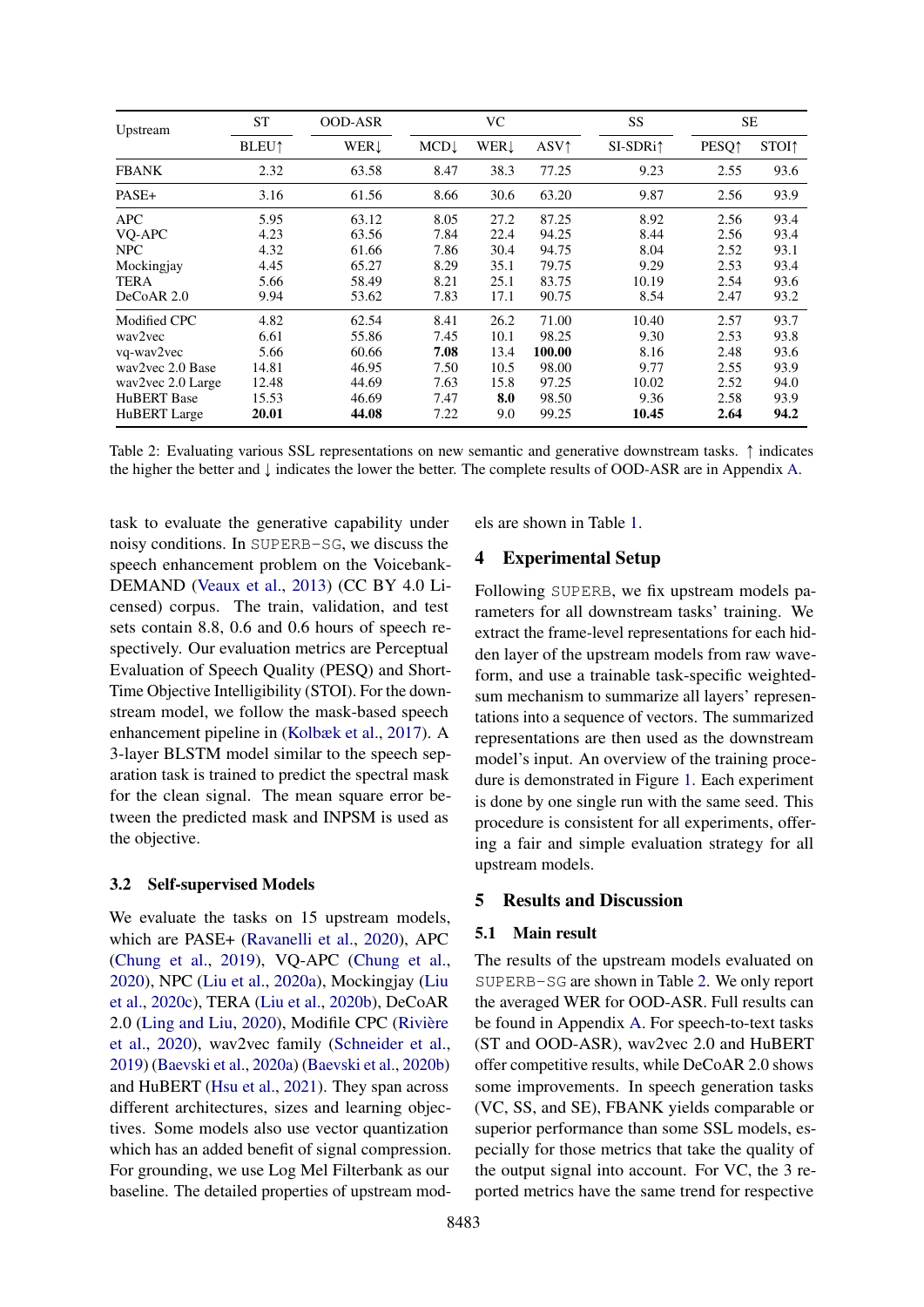<span id="page-5-0"></span>

Figure 2: Spearman's  $\rho$  between tasks.

models. Here, vq-wav2vec achieves the best performance on MCD and ASV, while HuBERT performs the best on WER. For SS, Hubert-Large achieves the best performance, followed by Modified CPC. PASE+, which is pre-trained with denoising tasks, performs better than half the SSL models, but this observation doesn't transfer to the other tasks. For SE, all upstream models perform comparably. The largest gap is only 0.17 in PESQ and 1.1 in STOI.

Overall, no model outperforms all others on all tasks. However, HuBERT-Large performs most competitively on all downstream tasks, especially those requiring linguistic and semantic signals.

#### 5.2 Correlation between tasks

We analyze the correlations between tasks in SUPERB-SG to understand the similarity between tasks, and verify if the experimental results agree with the common understanding of related tasks based on shared representation they require.

To compute the correlation, we first change all metrics into a higher-better manner. Then, we compute the Spearman's rank correlation coefficients (Spearman's  $\rho$ ) between all pairs of tasks. For multiple metrics contained in a single task, such as MCD/WER/ASV in VC as well as PESQ/STOI in SE, we compute each of them separately.

To make our analysis more representative and generalized to all speech domains, we bring back the six tasks from SUPERB [\(Yang et al.,](#page-11-1) [2021\)](#page-11-1) that are considered representative of the following four

<span id="page-5-1"></span>

Figure 3: Spearman's  $\rho$  between tasks rearranged by clustering result.

ing Phoneme Recognition (PR), Automatic Speech Recognition (ASR) (ii) Speaker identity tasks including Identification (SID), Automatic Speaker Verification (ASV) (iii) Semantics task which is Intent Classification (IC) and (iv) Prosodic task which is Emotion Recognition (ER). Together with the 5 tasks introduced in this paper, we show the results of total 11 downstream tasks with the 14 corresponding metrics in Figure [2.](#page-5-0)

Overall, results show that all tasks except SS and SE have strong positive correlation among them. One possible explanation for SS and SE not showing strong correlation is that the low-level information closely related to audio signals is more critical as they need to reconstruct clean speech from interfering speakers and background noise by estimating the STFT masks. As a result, high-level information extracted from SSL models has little benefit for these tasks but is helpful for other tasks. As noted earlier, there is only a small gap in performance between FBANK and SSL models. If we leave SS and SE out, all correlation coefficients are greater than 0.58, showing that the SSL model representations are useful for multiple domains.

Although the Spearman's  $\rho$  are large in general in Figure [2,](#page-5-0) differences between tasks are observable. Here, we focus on the relation between correlation and similarity of tasks. We list the most and the least two correlated tasks comparing with ST, OOD-ASR, VC, SS, and SE. SS and SE are skipped as candidates for for the least correlated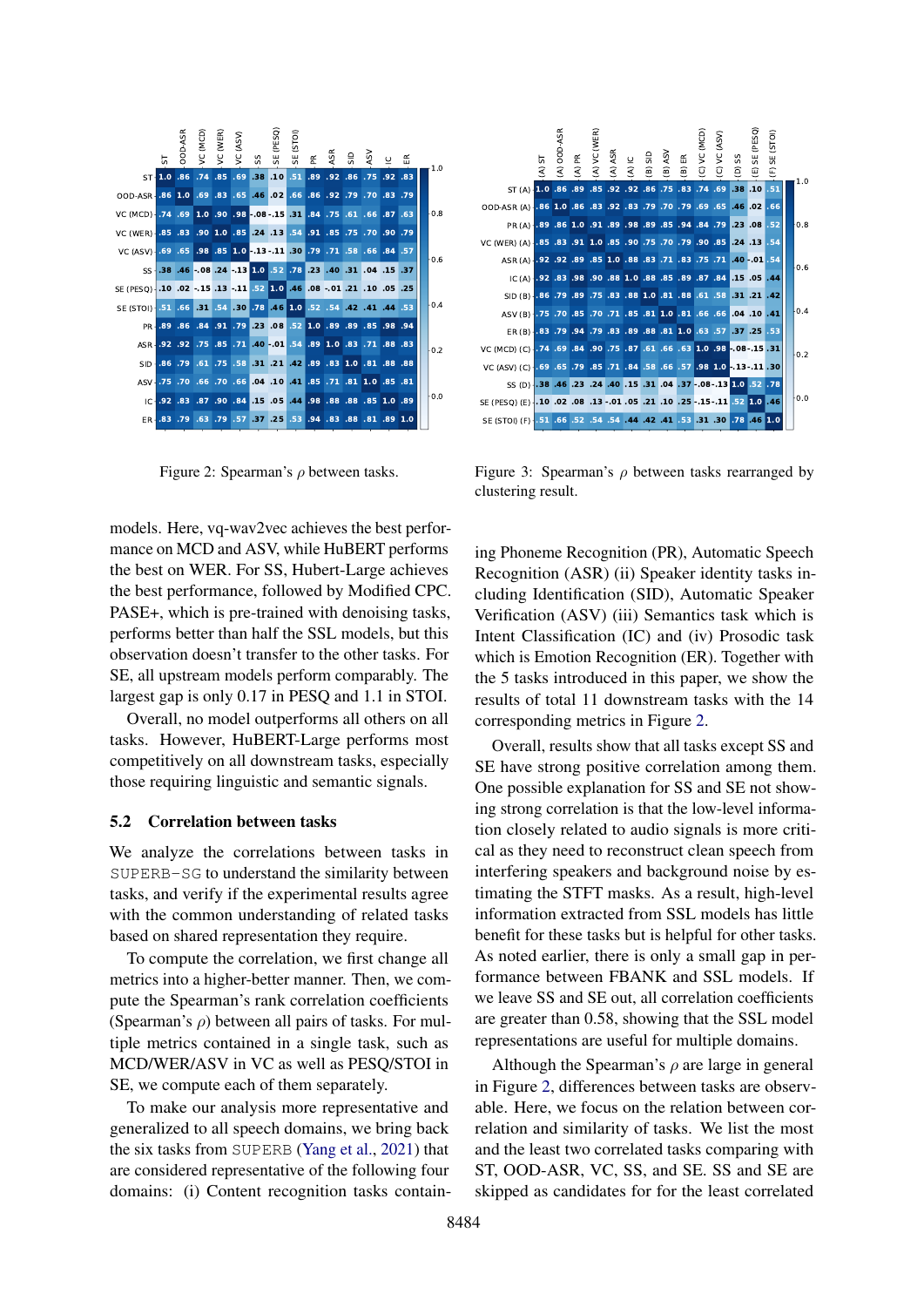<span id="page-6-0"></span>

| Tasks   | Top 2                                     | Last 2                          |
|---------|-------------------------------------------|---------------------------------|
| ST      | IС<br>ASR<br>(0.92)<br>(0.92)             | VC.<br>ASV<br>$(0.75)$ $(0.76)$ |
| OOD-ASR | <b>PR</b><br>ASR<br>(0.92)<br>(0.86)      | ASV<br>VC.<br>$(0.70)$ $(0.72)$ |
| VC      | <b>PR</b><br>ASR<br>(0.84)<br>(0.77)      | SID<br>ER<br>$(0.64)$ $(0.66)$  |
| SS      | <b>OOD-ASR</b><br>SE.<br>(0.46)<br>(0.65) | VC.<br>ASV<br>$(0.01)$ $(0.04)$ |
| SE      | SS<br>ER<br>(0.39)<br>(0.65)              | VC.<br>IC.<br>$(0.17)$ $(0.25)$ |

<span id="page-6-1"></span>Table 3: Top 2 and last 2 tasks correlated with the five SUPERB-SG tasks ranked by Spearman's  $\rho$ .

| Cluster | Metrics                              |
|---------|--------------------------------------|
| A       | ST. OOD-ASR. PR<br>VC (WER), ASR, IC |
| в       | SID, ASV, ER                         |
| C       | VC (MCD), VC (ASV)                   |
| D       | SS                                   |
| E.      | SE (PESO)                            |
| F       | <b>SE (STOI)</b>                     |

Table 4: K-means clustering result based on the correlation between each downstream tasks.

tasks since they dominate the results. For VC, we average the correlation coefficients across the three metrics. The results are shown in Table [3.](#page-6-0) ST and OOD-ASR are highly correlated with ASR since they both transform speech signals into discrete text tokens. IC is also correlated with ST since semantic information is required to perform both tasks. Moreover, ASV and VC are the least correlated tasks since they primarily focus on the speaker information with lesser regard to the semantic content. However, the absolute correlation values are still larger than 0.7. For VC, the speaker information needs to be removed while the content has to be kept, similar to PR and ASR but different from SID. SS and SE are correlated with each other and have a much lower correlation with speaker identity and semantics tasks, supporting our assumption. Overall, we find that empirically highly-correlated tasks require similar knowledge or understanding ability.

To give a broader view of our correlation results, we further cluster the downstream tasks by their correlation with each other using K-means. In this way, all the tasks are considered simultaneously, and the grouping is driven automatically by the empirical correlation results. If more than one metric are used in a downstream task, we cluster them independently. The clustering results are shown in Table [4](#page-6-1) and a rearranged correlation map is shown in Figure [3.](#page-5-1) The result shows that the clusters of the tasks align with our empirical knowledge. Cluster A includes tasks that require content information, while tasks in cluster B are more sensitive to speaker and prosodic features. Cluster C contains metrics MCD and ASV of VC, which are used to evaluate the signal quality and the rates of speaker transfer. It is worth noting that WER in VC belongs to cluster A, showing that it is more similar to content-related tasks. Furthermore, clusters D, E, and F each contain one of the metrics in SS and SE, aligning with our assumption that these tasks utilize different types of information compared to other tasks.

With the analysis of the correlation between tasks, we empirically confirm the reliability of the results, and show that we increase the heterogeneity among speech tasks over SUPERB. We further discover shared properties between tasks with clustering, and the result is aligned with our common understanding of related tasks.

#### <span id="page-6-2"></span>5.3 Robustness of SUPERB-SG

To study the impact of downstream model architecture and the data sizes used in SUPERB-SG we evaluate the robustness of SUPERB-SG with variations in downstream model as well as training data size, and show that our conclusions still hold true.

We choose ST, OOD-ASR and SS as the downstream tasks for evaluation with an aim to cover semantic, content recognition, and generative task types. For the upstream models, FBANK, TERA, CPC, wav2vec 2.0 Base and HuBERT Base are used to cover different SSL algorithms.

## <span id="page-6-3"></span>5.3.1 Downstream model

For each task, 2 additional downstream architectures are created by modifying the number of layers and the hidden dimensions compared to our default setting. We create *small* and *large* models that are roughly the half and twice of *default* in terms of the number of trainable parameters. A detailed comparison of the downstream architectures is shown in Table [5.](#page-7-0) The results are shown in Table [6.](#page-7-1)

We show that the ranking of the upstream models is almost fixed when the model sizes are varied. As expected, the *small* architecture has worse perfor-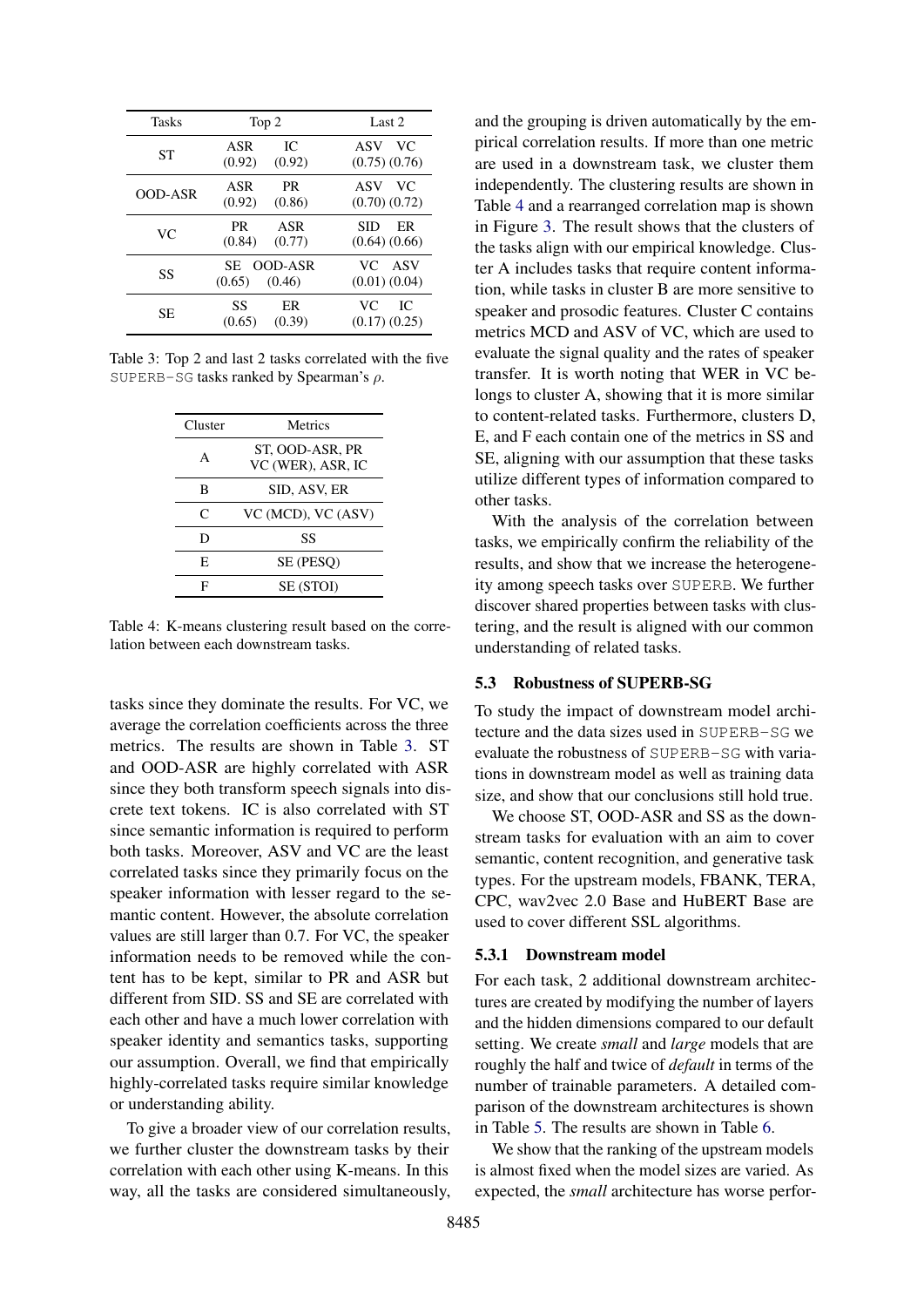<span id="page-7-0"></span>

| Architecture | <b>ST</b>                                                       |                          | <b>OOD-ASR</b>              |                           | SS                          |                          |
|--------------|-----------------------------------------------------------------|--------------------------|-----------------------------|---------------------------|-----------------------------|--------------------------|
|              | architecture                                                    | #params                  | architecture                | #params                   | architecture                | #params                  |
| default      | 3-layer encoder<br>3-layer decoder<br>Transformer<br>(dim 512)  | 28.8M                    | 2-layer BLSTM<br>(dim 1024) | 53.4M                     | 3-layer BLSTM<br>(dim 896)  | 51.4M                    |
| small        | no encoder<br>1-layer decoder<br>Transformer<br>(dim 512)       | 10.9M<br>$(\times 0.38)$ | 1-layer BLSTM<br>(dim 1024) | 24.1M<br>(x 0.45)         | 2-layer BLSTM<br>(dim 768)  | 24.4M<br>$(\times 0.47)$ |
| large        | 12-layer encoder<br>6-layer decoder<br>Transformer<br>(dim 512) | 69.8M<br>(x 2.42)        | 4-layer BLSTM<br>(dim 1024) | 112.2M<br>$(\times 2.10)$ | 4-layer BLSTM<br>(dim 1152) | 114.50M<br>(x 2.23)      |

Table 5: A detailed comparison of downstream model architectures. We report the number of trainable parameters when using TERA as upstream model while minor difference  $\ll 10\%$  exists due to different upstream dimensions. For OOD-ASR, we average values across all sub-tasks since sub-tasks have different vocabulary sizes.

<span id="page-7-1"></span>

| Upstream           | <b>ST</b>                | <b>OOD-ASR</b> | SS          |
|--------------------|--------------------------|----------------|-------------|
|                    | <b>BLEU</b> <sup>1</sup> | WER!           | SI-SDRi†    |
| default            |                          |                |             |
| <b>FBANK</b>       | 2.32                     | 63.58          | 9.23        |
| <b>TERA</b>        | 5.66                     | 58.49          | 10.19       |
| Modified CPC       | 4.82                     | 62.54          | 10.40       |
| way2yec 2.0 Base   | 14.81                    | 46.95          | 9.77        |
| <b>HuBERT Base</b> | 15.53                    | 46.69          | 9.36        |
| small              |                          |                |             |
| <b>FBANK</b>       | 0.58                     | 70.86          | 8.19        |
| <b>TERA</b>        | 1.84                     | 64.80          | 9.20        |
| Modified CPC       | 1.44                     | 67.83          | 9.56        |
| way2yec 2.0 Base   | 8.55                     | 50.75          | 8.83        |
| <b>HuBERT</b> Base | 9.24                     | 50.32          | 8.73        |
| large              |                          |                |             |
| <b>FBANK</b>       | 3.02                     | 60.49          | 9.77        |
| <b>TERA</b>        | 6.64                     | 57.95          | $(4)$ 10.87 |
| Modified CPC       | 4.56                     | 59.73          | (•) 10.61   |
| way2yec 2.0 Base   | 16.81                    | $(4)$ 45.61    | 9.86        |
| <b>HuBERT</b> Base | 17.59                    | $(v)$ 45.78    | 9.83        |

Table 6: Results on SS, ST, OOD-ASR when using different architectures.  $\triangle$  and  $\triangledown$  are used to denote the rank changing. The complete results of OOD-ASR are in Appendix [A.](#page-12-0)

mance than *default*, while *large* has better. Moreover, the scores causing the change in ranking are negligible, e.g., TERA/CPC in SS and wav2vec 2.0 Base/HuBERT Base in OOD-ASR with *large*. The results show that the relative performance achieved by different upstream models is agnostic to the downstream architecture, confirming the robustness of the framework used in SUPERB-SG.

### 5.3.2 Training data size

To study the effect of data size, we create 3 pseudo datasets per task by sub-sampling 10%, 5% and

<span id="page-7-2"></span>

| Partition | ST     |       | SS    |       |       |       |
|-----------|--------|-------|-------|-------|-------|-------|
|           |        | es    | zh    | ar    | spon  |       |
| Train     |        |       |       |       |       |       |
| 100%      | 425.80 | 21.44 | 31.05 | 30.39 | 11.43 | 43.27 |
| 10%       | 42.58  | 2.15  | 3.11  | 3.04  | 1.14  | 4.34  |
| .5%       | 25.91  | 1.07  | 1.56  | 1.52  | 0.57  | 2.17  |
| $1\%$     | 4.26   | 0.22  | 0.31  | 0.31  | 0.12  | 0.43  |
| Dev       | 25.91  | 1.19  | 14.41 | 12.24 | 1.59  | 1.52  |
| Test      | 24.51  | 0.62  | 15.32 | 12.46 | 2.15  | 4.19  |

Table 7: Hours of data in pseudo datasets.

1% from the original training set while fixing the validation and test sets. The statistics of the datasets are shown in Table [7,](#page-7-2) and the results are in Table [8.](#page-8-9)

The ranking of the upstream models remains almost the same for 10% of training data. When that is further reduced to 5%, there is a change in ranking in SS due to a performance drop in Modified CPC. Excluding Modified CPC, the ranking is still fixed showing that the relative performance of the upstream models is agnostic to data size.

Furthermore, when using only 1% of training data, most of the SSL models fail on the 3 downstream tasks. This phenomenon is caused by insufficient task-specific knowledge due to limited training data size. Although SSL models learn highlevel representations from the unlabeled speech signal, acquisition of task-specific knowledge such as translingual ability in ST, text-level token mapping in OOD-ASR, and mask prediction in SS, requires non-trivial supervision.

We note that fewer training examples speeds training up but sacrifices the evaluation quality.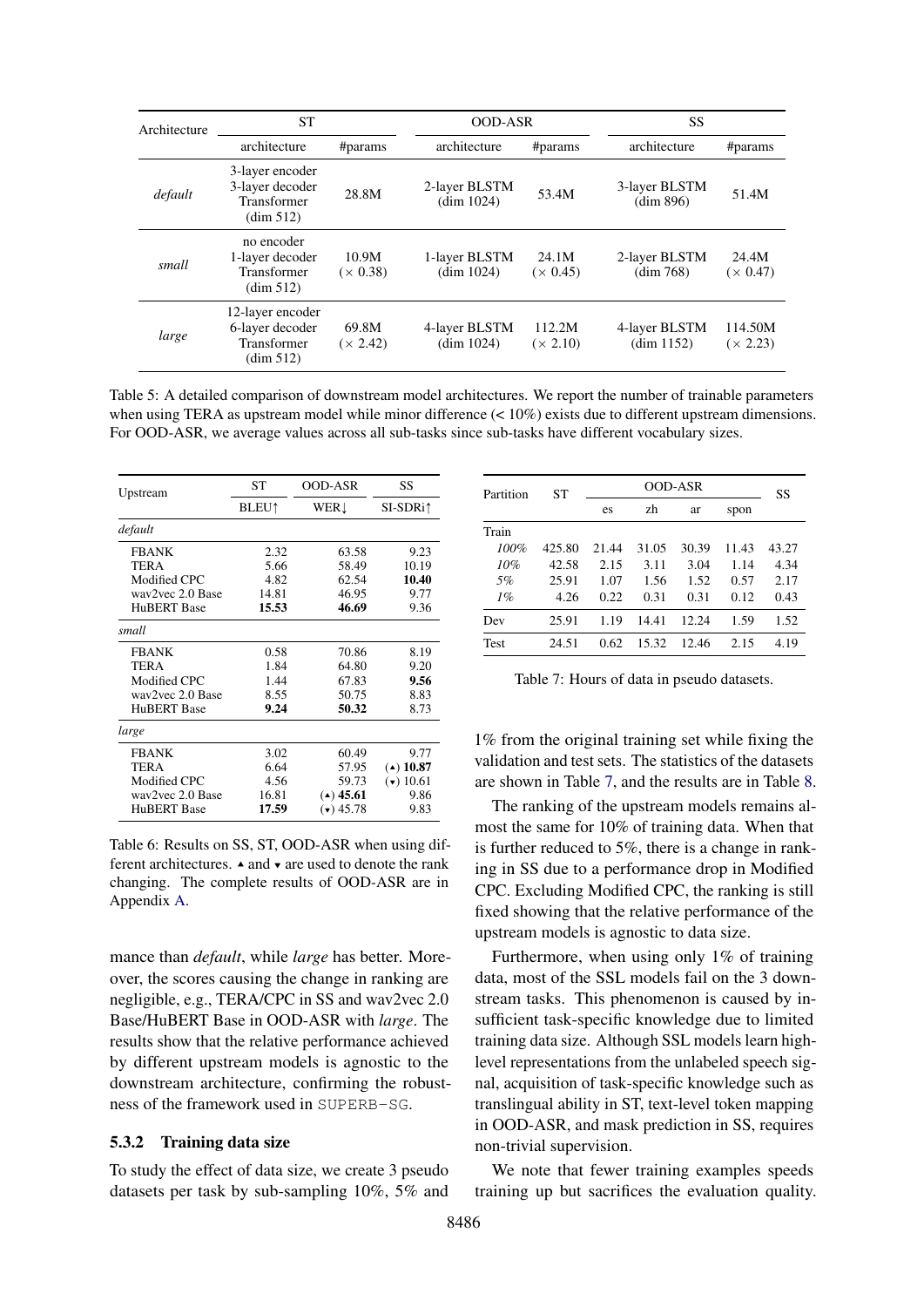<span id="page-8-9"></span>

| Upstream           | <b>ST</b>                | <b>OOD-ASR</b> | SS                   |  |
|--------------------|--------------------------|----------------|----------------------|--|
|                    | <b>BLEU</b> <sup>1</sup> | WER            | SI-SDRi <sup>1</sup> |  |
| 100%               |                          |                |                      |  |
| <b>FBANK</b>       | 2.32                     | 63.58          | 9.23                 |  |
| <b>TERA</b>        | 5.66                     | 58.49          | 10.19                |  |
| Modified CPC       | 4.82                     | 62.54          | 10.40                |  |
| way2yec 2.0 Base   | 14.81                    | 46.95          | 9.77                 |  |
| <b>HuBERT</b> Base | 15.53                    | 46.69          | 9.36                 |  |
| $10\%$             |                          |                |                      |  |
| <b>FBANK</b>       | 0.46                     | 85.39          | 5.65                 |  |
| <b>TERA</b>        | (v) 0.88                 | 80.32          | $(4)$ 6.72           |  |
| Modified CPC       | $(4)$ 1.30               | 85.32          | (v) 6.59             |  |
| wav2vec 2.0 Base   | 5.04                     | 63.85          | 6.45                 |  |
| <b>HuBERT</b> Base | 5.57                     | 63.43          | 6.13                 |  |
| 5%                 |                          |                |                      |  |
| <b>FBANK</b>       | 0.27                     | 89.70          | 4.52                 |  |
| <b>TERA</b>        | 0.44                     | 86.95          | $(41)$ 5.59          |  |
| Modified CPC       | 0.37                     | 87.97          | $(* 3) 4.95$         |  |
| way2yec 2.0 Base   | 2.91                     | 69.88          | (41) 5.36            |  |
| <b>HuBERT</b> Base | 3.35                     | 69.33          | $(41)$ 5.03          |  |
| $1\%$              |                          |                |                      |  |
| <b>FBANK</b>       | 0.03                     | 99.53          | 2.29                 |  |
| <b>TERA</b>        | 0.04                     | 98.31          | 3.24                 |  |
| Modified CPC       | 0.03                     | 98.37          | $(* 3) 2.87$         |  |
| wav2vec 2.0 Base   | 0.33                     | 92.46          | $(42)$ 3.34          |  |
| <b>HuBERT</b> Base | 0.38                     | 92.17          | $(41)$ 3.01          |  |

Table 8: Results on ST, OOD-ASR and SS when using different amount of training data.  $\triangle$  and  $\triangledown$  are used to denote the rank changing. The complete results of OOD-ASR are in Appendix [A.](#page-12-0)

Overall, we show the robustness of SUPERB-SG to variations in data size even when the training data is reduced to 5%, showing the reliability of the benchmark.

### 6 Conclusion

We introduce SUPERB-SG, a set of 5 new tasks that include speech translation, out-of-domain ASR, voice conversion, speech separation, and speech enhancement to evaluate the deep semantic and generative capabilities of SSL models. We evaluate 15 SSL models, and do a comprehensive analysis of the task correlations to demonstrate the reliability of our methodology. We test and confirm the robustness of SUPERB-SG in terms of the downstream model architecture as well as the training data size. The latest introduction of the semantic and generative tasks increases the diversity and difficulty of SUPERB, which can boost a more comprehensive understanding of the capability of various SSL models' representations, and help researchers discover the hidden properties of SSL

techniques in development.

We have open-sourced all the codes<sup>[1](#page-1-0)</sup> and re-leased a challenge<sup>[3](#page-8-10)</sup> to encourage further research of SSL in speech. We welcome the community to participate and advance the research frontier together.

## Ethics

This work fully adheres to the ACL code of ethics. For more details, we provide a checklist in Appendix [B.](#page-12-1)

### References

- <span id="page-8-4"></span>David Álvarez et al. 2019. Problem-agnostic speech embeddings for multi-speaker text-to-speech with samplernn. In *Proc. 10th ISCA Speech Synthesis Workshop*, pages 35–39.
- <span id="page-8-5"></span>Rosana Ardila, Megan Branson, Kelly Davis, Michael Kohler, Josh Meyer, Michael Henretty, Reuben Morais, Lindsay Saunders, Francis Tyers, and Gregor Weber. 2020. Common voice: A massivelymultilingual speech corpus. In *Proceedings of the 12th Language Resources and Evaluation Conference*, pages 4218–4222.
- <span id="page-8-8"></span>Alexei Baevski, Steffen Schneider, and Michael Auli. 2020a. vq-wav2vec: Self-supervised learning of discrete speech representations. In *ICLR*.
- <span id="page-8-2"></span>Alexei Baevski, Yuhao Zhou, Abdelrahman Mohamed, and Michael Auli. 2020b. wav2vec 2.0: A framework for self-supervised learning of speech representations. In *NeurIPS*.
- <span id="page-8-3"></span>Heng-Jui Chang, Shu-wen Yang, and Hung-yi Lee. 2021. DistilHuBERT: Speech representation learning by layer-wise distillation of hidden-unit BERT. *arXiv preprint arXiv:2110.01900*.
- <span id="page-8-1"></span>Yu-An Chung, Wei-Ning Hsu, Hao Tang, and James Glass. 2019. An Unsupervised Autoregressive Model for Speech Representation Learning. In *Interspeech*, pages 146–150.
- <span id="page-8-7"></span>Yu-An Chung, Hao Tang, and James Glass. 2020. Vector-quantized autoregressive predictive coding. In *Interspeech*, pages 3760–3764.
- <span id="page-8-0"></span>Alexis Conneau, Kartikay Khandelwal, Naman Goyal, Vishrav Chaudhary, Guillaume Wenzek, Francisco Guzmán, Edouard Grave, Myle Ott, Luke Zettlemoyer, and Veselin Stoyanov. 2020. [Unsupervised](http://arxiv.org/abs/1911.02116) [cross-lingual representation learning at scale.](http://arxiv.org/abs/1911.02116)
- <span id="page-8-6"></span>Joris Cosentino, Manuel Pariente, Samuele Cornell, Antoine Deleforge, and Emmanuel Vincent. 2020. Librimix: An open-source dataset for generalizable speech separation. *arXiv preprint arXiv:2005.11262*.

<span id="page-8-10"></span><sup>3</sup> https://superbbenchmark.org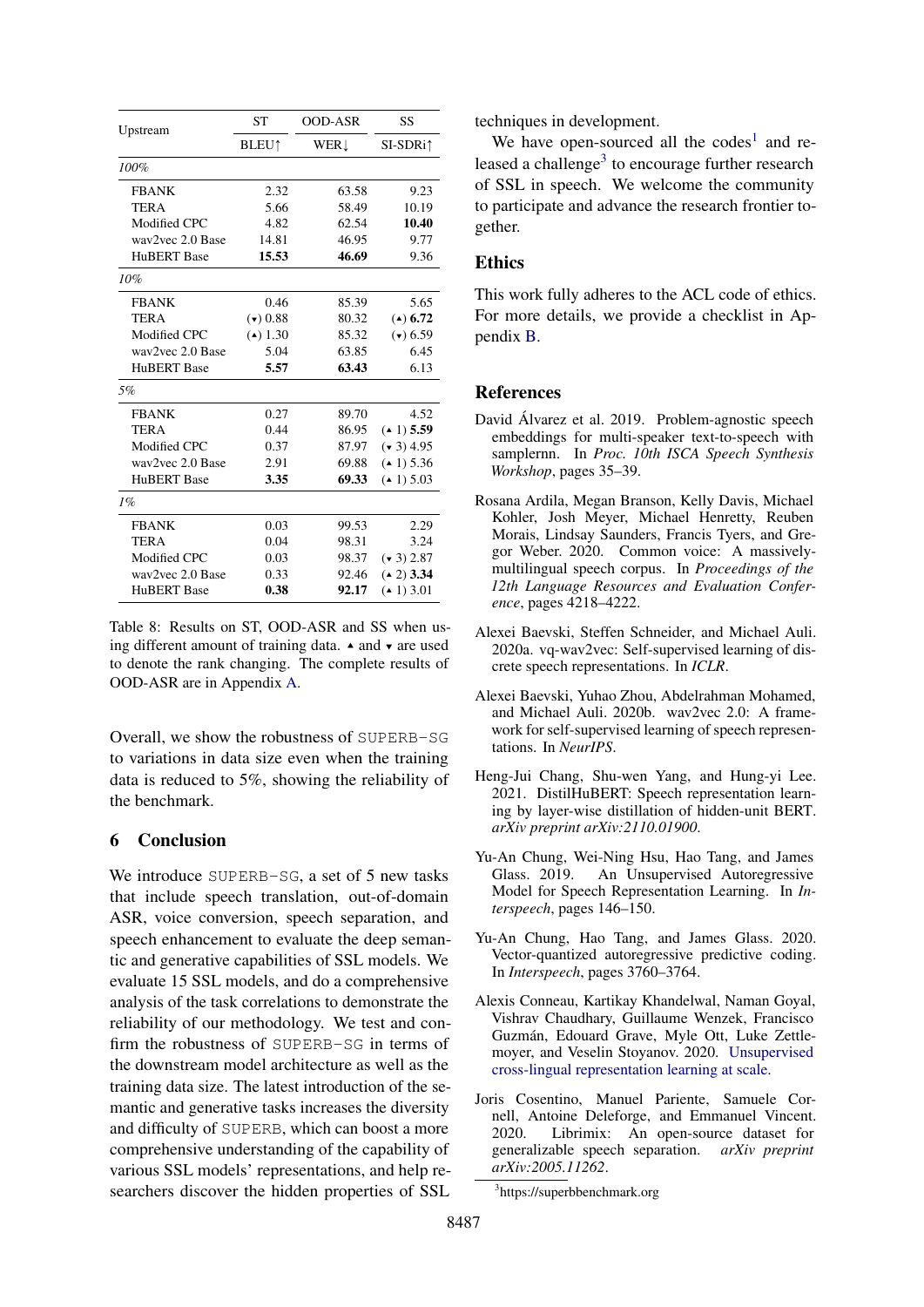- <span id="page-9-0"></span>Jacob Devlin, Ming-Wei Chang, Kenton Lee, and Kristina Toutanova. 2019. Bert: Pre-training of deep bidirectional transformers for language understanding. In *NAACL*, pages 4171–4186.
- <span id="page-9-2"></span>Li Dong, Nan Yang, Wenhui Wang, Furu Wei, Xiaodong Liu, Yu Wang, Jianfeng Gao, Ming Zhou, and Hsiao-Wuen Hon. 2019. Unified language model pre-training for natural language understanding and generation. *arXiv preprint arXiv:1905.03197*.
- <span id="page-9-14"></span>John W Du Bois, Wallace L Chafe, Charles Meyer, Sandra A Thompson, and Nii Martey. 2000 – 2005. Santa Barbara corpus of spoken American English. *CD-ROM. Philadelphia: Linguistic Data Consortium*.
- <span id="page-9-19"></span>Hakan Erdogan, John R Hershey, Shinji Watanabe, and Jonathan Le Roux. 2015. Phase-sensitive and recognition-boosted speech separation using deep recurrent neural networks. In *2015 IEEE International Conference on Acoustics, Speech and Signal Processing (ICASSP)*, pages 708–712. IEEE.
- <span id="page-9-13"></span>Solene Evain, Ha Nguyen, Hang Le, Marcely Zanon Boito, Salima Mdhaffar, Sina Alisamir, Ziyi Tong, Natalia Tomashenko, Marco Dinarelli, Titouan Parcollet, Alexandre Allauzen, Yannick Esteve, Benjamin Lecouteux, Francois Portet, Solange Rossato, Fabien Ringeval, Didier Schwab, and Laurent Besacier. 2021. [Lebenchmark: A reproducible frame](http://arxiv.org/abs/2104.11462)[work for assessing self-supervised representation](http://arxiv.org/abs/2104.11462) [learning from speech.](http://arxiv.org/abs/2104.11462)
- <span id="page-9-9"></span>Zhiyun Fan, Meng Li, Shiyu Zhou, and Bo Xu. 2020. Exploring wav2vec 2.0 on speaker verification and language identification. *arXiv preprint arXiv:2012.06185*.
- <span id="page-9-16"></span>Alex Graves, Santiago Fernández, Faustino Gomez, and Jürgen Schmidhuber. 2006. Connectionist temporal classification: labelling unsegmented sequence data with recurrent neural networks. In *Proceedings of the 23rd international conference on Machine learning*, pages 369–376.
- <span id="page-9-7"></span>Joel Hestness, Sharan Narang, Newsha Ardalani, Gregory Diamos, Heewoo Jun, Hassan Kianinejad, Md. Mostofa Ali Patwary, Yang Yang, and Yanqi Zhou. 2017. Deep learning scaling is predictable, empirically. *arXiv preprint arXiv:1712.00409*.
- <span id="page-9-15"></span>Sepp Hochreiter and Jürgen Schmidhuber. 1997. Long short-term memory. *Neural computation*, 9(8):1735–1780.
- <span id="page-9-4"></span>Wei-Ning Hsu, Benjamin Bolte, Yao-Hung Hubert Tsai, Kushal Lakhotia, Ruslan Salakhutdinov, and Abdelrahman Mohamed. 2021. Hubert: Self-supervised speech representation learning by masked prediction of hidden units. *arXiv preprint arXiv:2106.07447*.
- <span id="page-9-11"></span>W.-C. Huang, Y.-C. Wu, T. Hayashi, and T. Toda. 2021a. Any-to-One Sequence-to-Sequence Voice Conversion using Self-Supervised Discrete Speech Representations. In *Proc. ICASSP*, pages 5944– 5948.
- <span id="page-9-18"></span>Wen-Chin Huang, Shu-Wen Yang, Tomoki Hayashi, Hung-Yi Lee, Shinji Watanabe, and Tomoki Toda. 2021b. S3prl-vc: Open-source voice conversion framework with self-supervised speech representations. *arXiv preprint arXiv:2110.06280*.
- <span id="page-9-8"></span>Rafal Jozefowicz, Oriol Vinyals, Mike Schuster, Noam Shazeer, and Yonghui Wu. 2016. Exploring the limits of language modeling. *arXiv preprint arXiv:1602.02410*.
- <span id="page-9-20"></span>Morten Kolbæk, Dong Yu, Zheng-Hua Tan, and Jesper Jensen. 2017. Multitalker speech separation with utterance-level permutation invariant training of deep recurrent neural networks. *IEEE/ACM Transactions on Audio, Speech, and Language Processing*, 25(10):1901–1913.
- <span id="page-9-17"></span>J. Kong, J. Kim, and J. Bae. 2020. HiFi-GAN: Generative Adversarial Networks for Efficient and High Fidelity Speech Synthesis. In *Proc. NeurIPS*, volume 33, pages 17022–17033.
- <span id="page-9-12"></span>Cheng-I Lai, Yung-Sung Chuang, Hung-Yi Lee, Shang-Wen Li, and James Glass. 2021. Semi-supervised spoken language understanding via self-supervised speech and language model pretraining. In *ICASSP*.
- <span id="page-9-1"></span>Zhenzhong Lan, Mingda Chen, Sebastian Goodman, Kevin Gimpel, Piyush Sharma, and Radu Soricut. 2019. Albert: A lite bert for self-supervised learning of language representations. In *International Conference on Learning Representations*.
- <span id="page-9-3"></span>Mike Lewis, Yinhan Liu, Naman Goyal, Marjan Ghazvininejad, Abdelrahman Mohamed, Omer Levy, Ves Stoyanov, and Luke Zettlemoyer. 2019. Bart: Denoising sequence-to-sequence pre-training for natural language generation, translation, and comprehension. *ACL*.
- <span id="page-9-10"></span>Yist Y Lin, Chung-Ming Chien, Jheng-Hao Lin, Hungyi Lee, and Lin-shan Lee. 2020. Fragmentvc: Anyto-any voice conversion by end-to-end extracting and fusing fine-grained voice fragments with attention. *arXiv preprint arXiv:2010.14150*.
- <span id="page-9-6"></span>Shaoshi Ling and Yuzong Liu. 2020. DeCoAR 2.0: Deep contextualized acoustic representations with vector quantization. *arXiv preprint arXiv:2012.06659*.
- <span id="page-9-5"></span>Shaoshi Ling, Yuzong Liu, Julian Salazar, and Katrin Kirchhoff. 2020. Deep contextualized acoustic representations for semi-supervised speech recognition. In *ICASSP 2020-2020 IEEE International Conference on Acoustics, Speech and Signal Processing (ICASSP)*, pages 6429–6433. IEEE.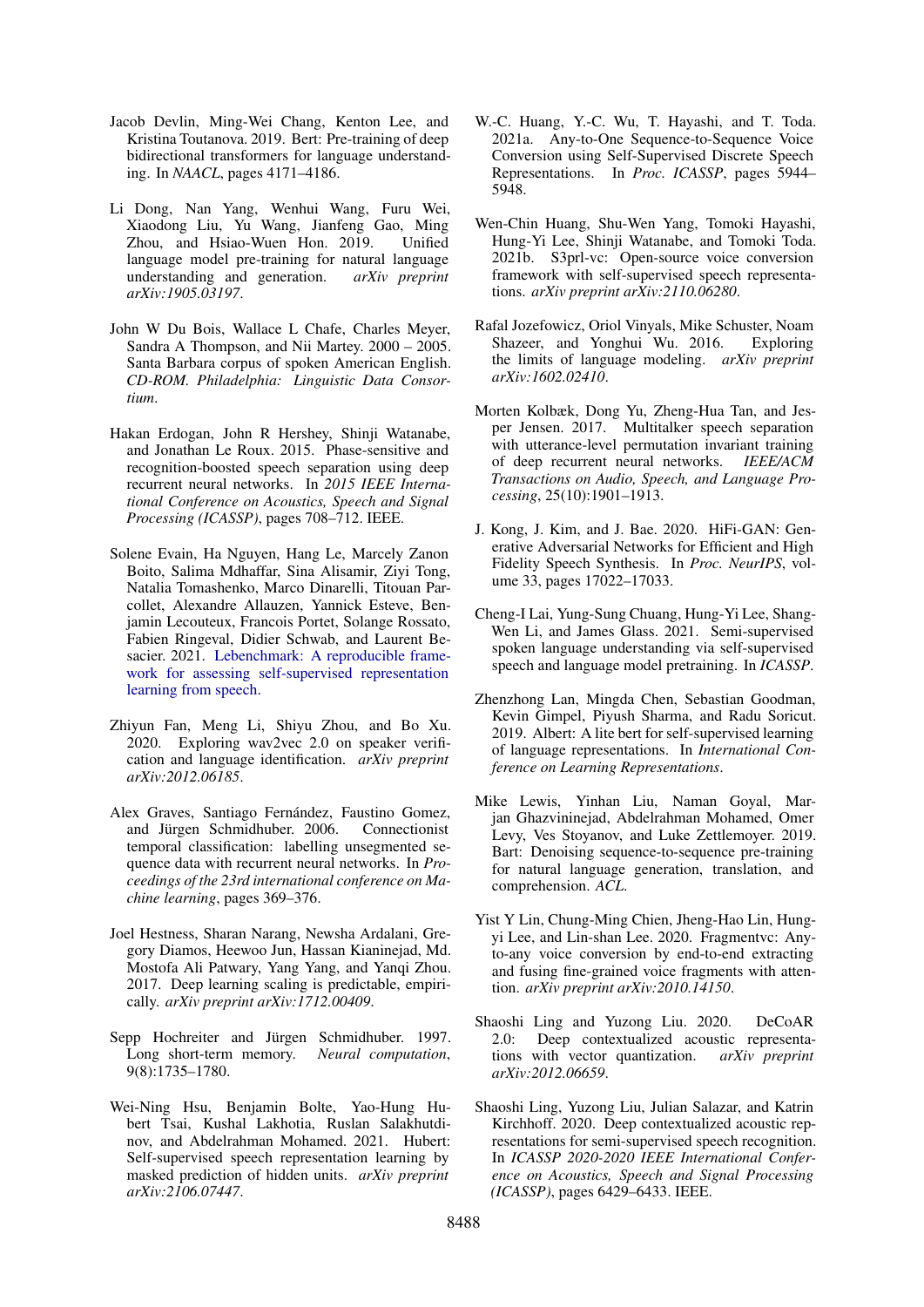- <span id="page-10-22"></span>Alexander H Liu, Yu-An Chung, and James Glass. 2020a. Non-autoregressive predictive coding for learning speech representations from local dependencies. *arXiv preprint arXiv:2011.00406*.
- <span id="page-10-7"></span>Andy T Liu, Shang-Wen Li, and Hung-yi Lee. 2020b. Tera: Self-supervised learning of transformer encoder representation for speech. *arXiv preprint arXiv:2007.06028*.
- <span id="page-10-6"></span>Andy T. Liu, Shu-wen Yang, Po-Han Chi, Po-chun Hsu, and Hung-yi Lee. 2020c. Mockingjay: Unsupervised speech representation learning with deep bidirectional transformer encoders. *ICASSP*.
- <span id="page-10-1"></span>Yinhan Liu, Myle Ott, Naman Goyal, Jingfei Du, Mandar Joshi, Danqi Chen, Omer Levy, Mike Lewis, Luke Zettlemoyer, and Veselin Stoyanov. 2019. RoBERTa: A robustly optimized BERT pretraining approach. *arXiv preprint arXiv:1907.11692*.
- <span id="page-10-12"></span>Manon Macary, Marie Tahon, Yannick Estève, and Anthony Rousseau. 2021. On the use of selfsupervised pre-trained acoustic and linguistic features for continuous speech emotion recognition. In *2021 IEEE Spoken Language Technology Workshop (SLT)*, pages 373–380. IEEE.
- <span id="page-10-10"></span>Dhruv Mahajan, Ross Girshick, Vignesh Ramanathan, Kaiming He, Manohar Paluri, Yixuan Li, Ashwin Bharambe, and Laurens van der Maaten. 2018. Exploring the limits of weakly supervised pretraining. In *Proceedings of the European Conference on Computer Vision (ECCV)*.
- <span id="page-10-13"></span>Tu Anh Nguyen et al. 2020. The zero resource speech benchmark 2021: Metrics and baselines for unsupervised spoken language modeling. In *NeurIPS Workshop on Self-Supervised Learning for Speech and Audio Processing*.
- <span id="page-10-17"></span>Vassil Panayotov, Guoguo Chen, Daniel Povey, and Sanjeev Khudanpur. 2015. Librispeech: an asr corpus based on public domain audio books. In *2015 IEEE international conference on acoustics, speech and signal processing (ICASSP)*, pages 5206–5210. IEEE.
- <span id="page-10-0"></span>Matthew Peters, Mark Neumann, Mohit Iyyer, Matt Gardner, Christopher Clark, Kenton Lee, and Luke Zettlemoyer. 2018. Deep contextualized word representations. In *NAACL*, pages 2227–2237.
- <span id="page-10-15"></span>Matt Post. 2018. [A call for clarity in reporting BLEU](https://www.aclweb.org/anthology/W18-6319) [scores.](https://www.aclweb.org/anthology/W18-6319) In *Proceedings of the Third Conference on Machine Translation: Research Papers*, pages 186– 191, Belgium, Brussels. Association for Computational Linguistics.
- <span id="page-10-11"></span>Alec Radford, Jeffrey Wu, Rewon Child, David Luan, Dario Amodei, and Ilya Sutskever. 2019. Language models are unsupervised multitask learners.
- <span id="page-10-2"></span>Colin Raffel, Noam Shazeer, Adam Roberts, Katherine Lee, Sharan Narang, Michael Matena, Yanqi Zhou, Wei Li, and Peter J. Liu. 2020. [Exploring the limits](http://arxiv.org/abs/1910.10683)

[of transfer learning with a unified text-to-text trans](http://arxiv.org/abs/1910.10683)[former.](http://arxiv.org/abs/1910.10683) *arXiv*.

- <span id="page-10-8"></span>Mirco Ravanelli, Jianyuan Zhong, Santiago Pascual, Pawel Swietojanski, Joao Monteiro, Jan Trmal, and Yoshua Bengio. 2020. Multi-task self-supervised learning for robust speech recognition. In *ICASSP*, pages 6989–6993.
- <span id="page-10-4"></span>Morgane Rivière, Armand Joulin, Pierre-Emmanuel Mazaré, and Emmanuel Dupoux. 2020. Unsupervised pretraining transfers well across languages. In *ICASSP*, pages 7414–7418.
- <span id="page-10-5"></span>Steffen Schneider, Alexei Baevski, Ronan Collobert, and Michael Auli. 2019. wav2vec: Unsupervised pre-training for speech recognition. In *Interspeech*.
- <span id="page-10-9"></span>Noam Shazeer, Azalia Mirhoseini, Krzysztof Maziarz, Andy Davis, Quoc Le, Geoffrey Hinton, and Jeff Dean. 2017. Outrageously large neural networks: The sparsely-gated mixture-of-experts layer. *arXiv preprint arXiv:1701.06538*.
- <span id="page-10-18"></span>J. Shen, R. Pang, R. J. Weiss, M. Schuster, N. Jaitly, Z. Yang, Z. Chen, Y. Zhang, Y. Wang, R. Skerry-Ryan, R. A. Saurous, Y. Agiomyrgiannakis, and Y. Wu. 2018. Natural TTS Synthesis by Conditioning WaveNet on MEL Spectrogram Predictions. In *Proc. ICASSP*, pages 4779–4783.
- <span id="page-10-3"></span>Aäron van den Oord, Yazhe Li, and Oriol Vinyals. 2018. [Representation learning with contrastive pre](http://arxiv.org/abs/1807.03748)[dictive coding.](http://arxiv.org/abs/1807.03748) *CoRR*, abs/1807.03748.
- <span id="page-10-16"></span>Ashish Vaswani, Noam Shazeer, Niki Parmar, Jakob Uszkoreit, Llion Jones, Aidan N Gomez, Łukasz Kaiser, and Illia Polosukhin. 2017. Attention is all you need. In *Advances in neural information processing systems*, pages 5998–6008.
- <span id="page-10-21"></span>Christophe Veaux, Junichi Yamagishi, and Simon King. 2013. The voice bank corpus: Design, collection and data analysis of a large regional accent speech database. In *2013 international conference oriental COCOSDA held jointly with 2013 conference on Asian spoken language research and evaluation (O-COCOSDA/CASLRE)*, pages 1–4. IEEE.
- <span id="page-10-14"></span>Changhan Wang, Anne Wu, and Juan Pino. 2020. [CoV](http://arxiv.org/abs/2007.10310)[oST 2: A massively multilingual speech-to-text](http://arxiv.org/abs/2007.10310) [translation corpus.](http://arxiv.org/abs/2007.10310)
- <span id="page-10-19"></span>DeLiang Wang and Jitong Chen. 2018. Supervised speech separation based on deep learning: An overview. *IEEE/ACM Transactions on Audio, Speech, and Language Processing*, 26(10):1702– 1726.
- <span id="page-10-20"></span>Gordon Wichern, Joe Antognini, Michael Flynn, Licheng Richard Zhu, Emmett McQuinn, Dwight Crow, Ethan Manilow, and Jonathan Le Roux. 2019. Wham!: Extending speech separation to noisy environments. *arXiv preprint arXiv:1907.01160*.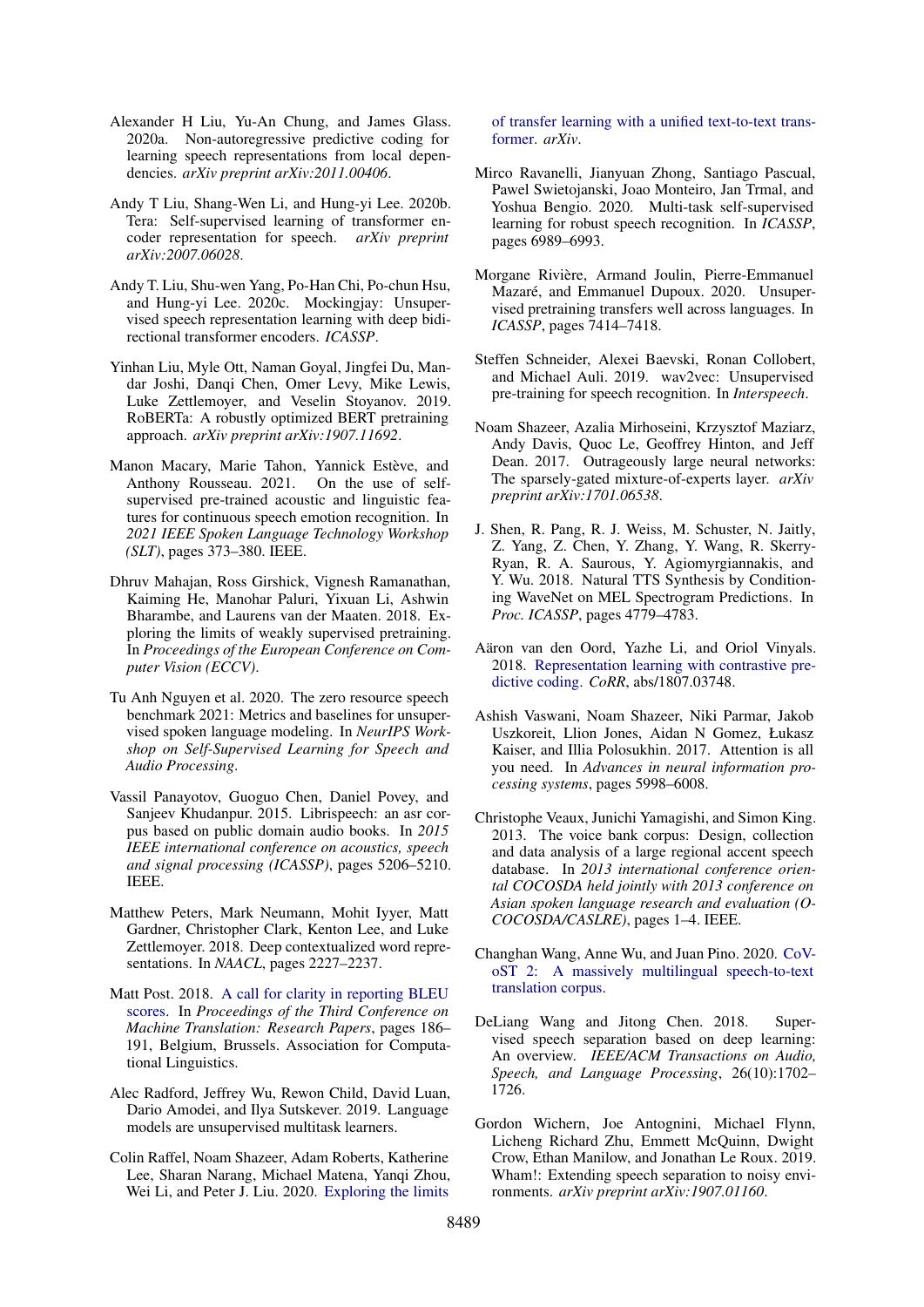- <span id="page-11-1"></span>Shu-wen Yang, Po-Han Chi, Yung-Sung Chuang, Cheng-I Jeff Lai, Kushal Lakhotia, Yist Y. Lin, Andy T. Liu, Jiatong Shi, Xuankai Chang, Guan-Ting Lin, Tzu-Hsien Huang, Wei-Cheng Tseng, Ko tik Lee, Da-Rong Liu, Zili Huang, Shuyan Dong, Shang-Wen Li, Shinji Watanabe, Abdelrahman Mohamed, and Hung yi Lee. 2021. SUPERB: Speech processing universal performance benchmark. *Interspeech*.
- <span id="page-11-0"></span>Zhilin Yang, Zihang Dai, Yiming Yang, Jaime Carbonell, Ruslan Salakhutdinov, and Quoc V. Le. 2019. XLNet: Generalized autoregressive pretraining for language understanding. *arXiv preprint arXiv:1906.08237*.
- <span id="page-11-3"></span>Dong Yu, Morten Kolbæk, Zheng-Hua Tan, and Jesper Jensen. 2017. Permutation invariant training of deep models for speaker-independent multi-talker speech separation. In *2017 IEEE International Conference on Acoustics, Speech and Signal Processing (ICASSP)*, pages 241–245. IEEE.
- <span id="page-11-2"></span>Y. Zhao, W.-C. Huang, X. Tian, J. Yamagishi, R. K. Das, T. Kinnunen, Z. Ling, and T. Toda. 2020. Voice Conversion Challenge 2020 - Intra-lingual semi-parallel and cross-lingual voice conversion -. In *Proc. Joint Workshop for the BC and VCC 2020*, pages 80–98.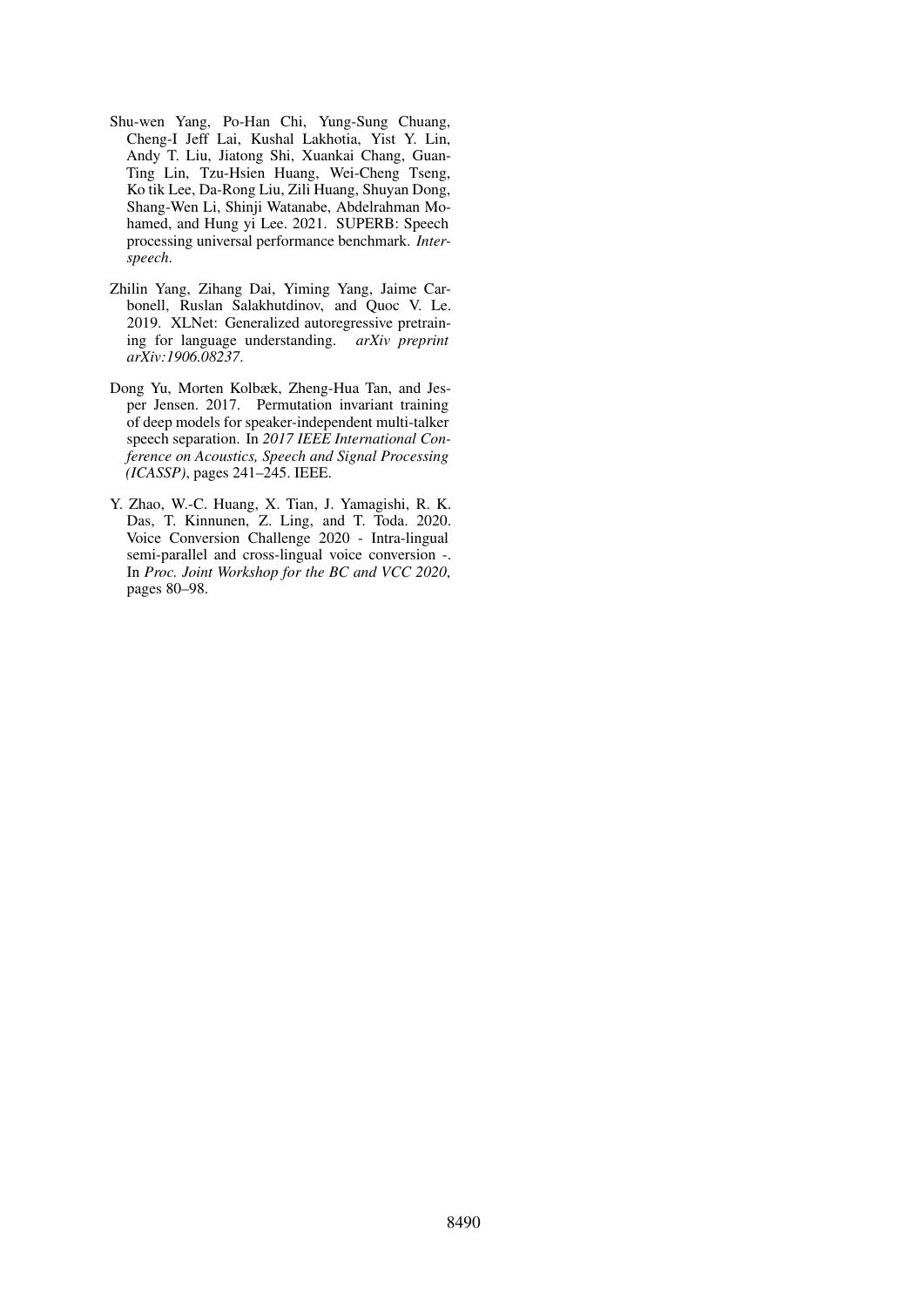### <span id="page-12-0"></span>A Complete Out-of-domain ASR Results

Here, we provide complete results of OOD-ASR tasks, as shown in Tables [9,](#page-12-2) [10,](#page-12-3) [11.](#page-12-4) All upstream models used in this paper are trained with English speech data, but we are also interested in multilingual pre-trained models in OOD-ASR. Therefore, we evaluate the wav2vec 2.0 XLSR model on the OOD-ASR tasks, as shown in the last row of Table [9.](#page-12-2) XLSR has identical architecture as wav2vec 2.0 Large, but is trained with 56k hours of speech including 53 different languages. The pre-training data of XLSR cover our cross-lingual tasks' training data. As expected, using multilingual data improves OOD-ASR tasks and achieves the best performance among all upstream models.

<span id="page-12-2"></span>

| Upstream            | es                | zh                | ar                | spon               |                   |
|---------------------|-------------------|-------------------|-------------------|--------------------|-------------------|
|                     | WERL              | <b>CER1</b>       | WERL              | WER!               | <b>AVG</b>        |
| <b>FBANK</b>        | 54.03             | 35.44             | 72.07             | 92.78              | 63.58             |
| PASE+               | 52.11             | 35.52             | 70.47             | 88.15              | 61.56             |
| APC                 | 55.23             | 36.38             | 70.79             | 90.07              | 63.12             |
| VO-APC              | 55.32             | 37.06             | 71.56             | 90.29              | 63.56             |
| <b>NPC</b>          | 51.07             | 35.85             | 69.87             | 89.86              | 61.66             |
| Mockingjay          | 58.11             | 38.13             | 73.57             | 91.27              | 65.27             |
| <b>TERA</b>         | 48.67             | 32.21             | 66.18             | 86.89              | 58.49             |
| Modified CPC        | 54.37             | 36.22             | 68.94             | 90.61              | 62.54             |
| DeCoAR 2.0          | 43.18             | 28.77             | 61.00             | 81.53              | 53.62             |
| way2yec             | 46.16             | 31.69             | 60.85             | 84.72              | 55.86             |
| vq-wav2vec          | 52.02             | 36.55             | 66.19             | 87.89              | 60.66             |
| way2yec 2.0 Base    | 37.85             | 26.44             | 55.95             | 67.55              | 46.95             |
| wav2vec 2.0 Large   | $35.75^{\dagger}$ | $25.07^{\dagger}$ | $54.29^{\dagger}$ | $63.64^{\dagger}$  | 44.69             |
| <b>HuBERT</b> Base  | 37.15             | 26.23             | 54.94             | 68.41              | 46.69             |
| <b>HuBERT</b> Large | 30.90             | $23.73^{\dagger}$ | $50.60^\ddag$     | $71.09^{\ddagger}$ | 44.08             |
| way2yec 2.0 XLSR    | $26.90^{\dagger}$ | $22.97^{\dagger}$ | $49.63^{\dagger}$ | $63.05^{\dagger}$  | $40.64^{\dagger}$ |

Table 9: Results of OOD-ASR tasks, where spon denotes spontaneous speech.  $\dagger$  Normalized across dimensionality of representation to stabilize training and ensure convergence.  $\frac{1}{2}$  Uses linear warmup of learning rates in the first 8k steps to stabilize training and ensure convergence.

#### <span id="page-12-1"></span>B Responsible NLP Research Checklist

Here we answer the ethics questions to show our ethics statement.

### B.1 Did you discuss the *limitations* of your work?

Yes, we discussed the constrains on the frozen upstreams and simple task specific heads in abstract and Section [3.](#page-2-1)

### B.2 Did you discuss any potential *risks* of your work?

Yes, in Section [5.3,](#page-6-2) we discussed about the risks of the unstable benchmark results, and we showed the

<span id="page-12-3"></span>

| Upstream           | es    | zh          | ar    | spon  |       |
|--------------------|-------|-------------|-------|-------|-------|
|                    | WERL  | <b>CER1</b> | WER!  | WER!  | AVG   |
| default            |       |             |       |       |       |
| <b>FBANK</b>       | 54.03 | 35.44       | 72.07 | 92.78 | 63.58 |
| <b>TERA</b>        | 48.67 | 32.21       | 66.18 | 86.89 | 58.49 |
| Modified CPC       | 54.37 | 36.22       | 68.94 | 90.61 | 62.54 |
| wav2vec 2.0 Base   | 37.85 | 26.44       | 55.95 | 67.55 | 46.95 |
| <b>HuBERT</b> Base | 37.15 | 26.23       | 54.94 | 68.41 | 46.69 |
| small              |       |             |       |       |       |
| <b>FRANK</b>       | 63.86 | 41.97       | 80.30 | 97.30 | 70.86 |
| TERA               | 57.13 | 37.66       | 73.92 | 90.49 | 64.80 |
| Modified CPC       | 60.81 | 41.47       | 76.45 | 92.59 | 67.83 |
| way2yec 2.0 Base   | 41.84 | 30.22       | 61.72 | 69.23 | 50.75 |
| <b>HuBERT</b> Base | 41.45 | 29.68       | 59.93 | 70.21 | 50.32 |
| large              |       |             |       |       |       |
| <b>FRANK</b>       | 46.39 | 37 71       | 65 35 | 92.52 | 60.49 |
| TERA               | 45.41 | 37.40       | 64.48 | 84.53 | 57.95 |
| Modified CPC       | 48.70 | 35.16       | 69.15 | 85.93 | 59.73 |
| wav2vec 2.0 Base   | 34.02 | 27.60       | 54.10 | 66.73 | 45.61 |
| <b>HuBERT Base</b> | 33.91 | 27.22       | 53.43 | 68.57 | 45.78 |

Table 10: Complete results of OOD-ASR tasks with different model sizes.

<span id="page-12-4"></span>

| Upstream           | es    | zh          | ar    | spon   |       |
|--------------------|-------|-------------|-------|--------|-------|
|                    | WERL  | <b>CER1</b> | WER!  | WERL   | AVG   |
| 100%               |       |             |       |        |       |
| <b>FRANK</b>       | 54.03 | 35.44       | 72.07 | 92.78  | 63.58 |
| <b>TERA</b>        | 48.67 | 32.21       | 66.18 | 86.89  | 58.49 |
| Modified CPC       | 54.37 | 36.22       | 68.94 | 90.61  | 62.54 |
| way2yec 2.0 Base   | 37.85 | 26.44       | 55.95 | 67.55  | 46.95 |
| <b>HuBERT</b> Base | 37.15 | 26.23       | 54.94 | 68.41  | 46.69 |
| 10%                |       |             |       |        |       |
| <b>FRANK</b>       | 84.82 | 62.97       | 93.27 | 100.49 | 85.39 |
| <b>TERA</b>        | 76.44 | 58.54       | 88.49 | 97.79  | 80.32 |
| Modified CPC       | 83.84 | 64.78       | 91.20 | 101.44 | 85.32 |
| way2yec 2.0 Base   | 61.26 | 43.50       | 72.98 | 77.65  | 63.85 |
| <b>HuBERT</b> Base | 58.08 | 42.94       | 72.78 | 79.94  | 63.43 |
| 5%                 |       |             |       |        |       |
| <b>FBANK</b>       | 89.48 | 71.99       | 96.69 | 100.65 | 89.70 |
| <b>TERA</b>        | 83.98 | 71.04       | 93.15 | 99.62  | 86.95 |
| Modified CPC       | 88.61 | 67.61       | 95.71 | 99.93  | 87.97 |
| way2yec 2.0 Base   | 67.09 | 50.58       | 78.53 | 83.33  | 69.88 |
| <b>HuBERT</b> Base | 66.29 | 50.72       | 76.59 | 83.74  | 69.33 |
| 1%                 |       |             |       |        |       |
| <b>FBANK</b>       | 96.79 | 96.73       | 99.85 | 104.73 | 99.53 |
| <b>TERA</b>        | 94.73 | 98.82       | 99.77 | 99.93  | 98.31 |
| Modified CPC       | 95.93 | 97.94       | 99.80 | 99.84  | 98.37 |
| way2yec 2.0 Base   | 82.00 | 94.38       | 92.41 | 101.06 | 92.46 |
| <b>HuBERT</b> Base | 82.36 | 94.34       | 90.37 | 101.60 | 92.17 |

Table 11: Complete results of OOD-ASR tasks with different data sizes.

robustness of SUPERB-SG.

## B.3 Do the abstract and introduction summarize the paper's main claims?

Yes, the paper's main claims are summarized in abstract and Section [1.](#page-0-1)